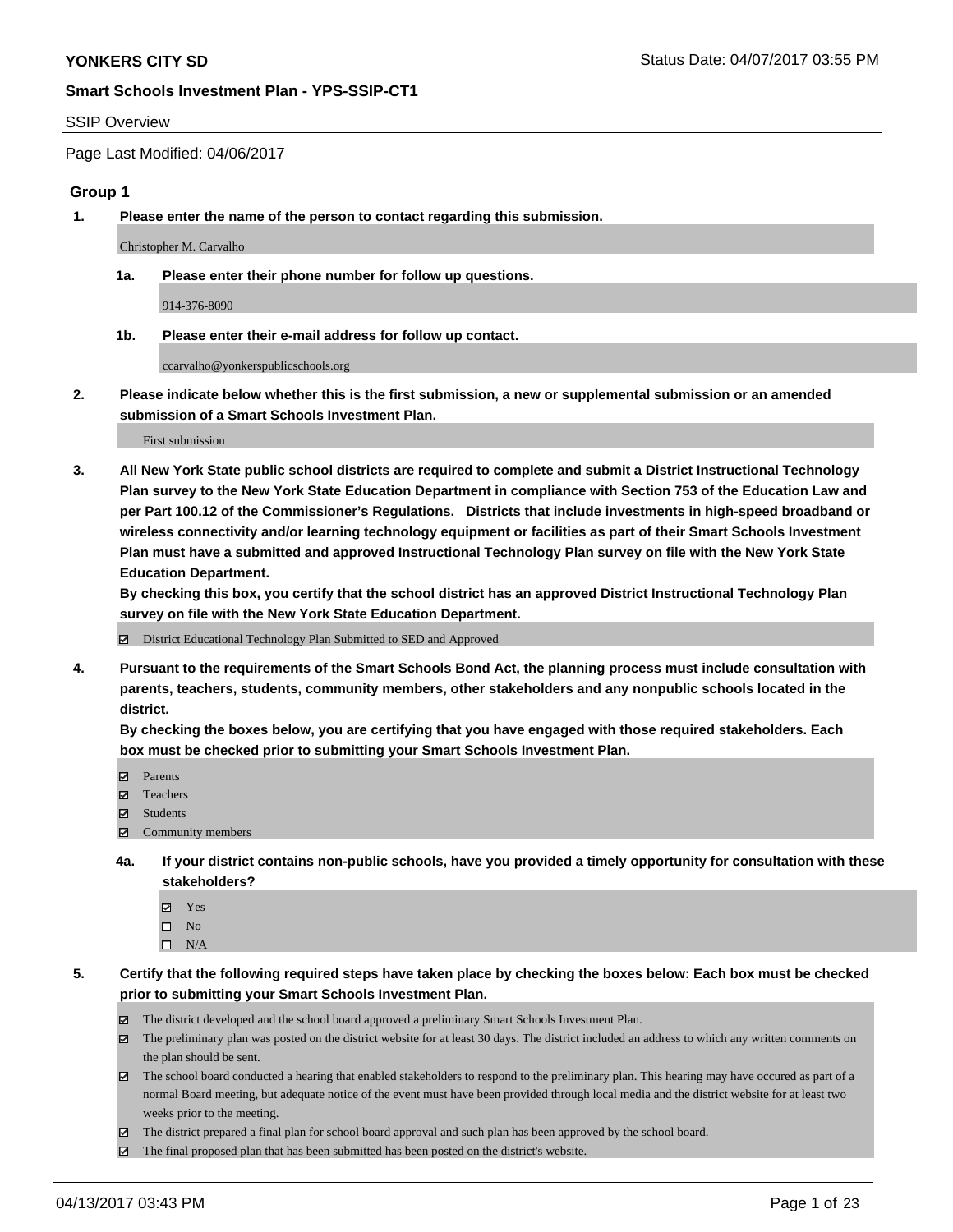## SSIP Overview

Page Last Modified: 04/06/2017

**5a. Please upload the proposed Smart Schools Investment Plan (SSIP) that was posted on the district's website, along with any supporting materials. Note that this should be different than your recently submitted Educational Technology Survey. The Final SSIP, as approved by the School Board, should also be posted on the website and remain there during the course of the projects contained therein.**

Smart Schools Investment Plan - Final Revision for Final Approval by Board of Trustees.pdf PD Sampling and Overview 2016-2017Revised.pdf Smart Schools Investment Plan - Final Draft.pdf For Resolution Final Draft SSBA Learning Tools.pdf

**5b. Enter the webpage address where the final Smart Schools Investment Plan is posted. The Plan should remain posted for the life of the included projects.**

http:///www.yonkerspublicschools.org/smartschoolsbond

**6. Please enter an estimate of the total number of students and staff that will benefit from this Smart Schools Investment Plan based on the cumulative projects submitted to date.**

30,000

**7. An LEA/School District may partner with one or more other LEA/School Districts to form a consortium to pool Smart Schools Bond Act funds for a project that meets all other Smart School Bond Act requirements. Each school district participating in the consortium will need to file an approved Smart Schools Investment Plan for the project and submit a signed Memorandum of Understanding that sets forth the details of the consortium including the roles of each respective district.**

 $\Box$  The district plans to participate in a consortium to partner with other school district(s) to implement a Smart Schools project.

**8. Please enter the name and 6-digit SED Code for each LEA/School District participating in the Consortium.**

| <b>Partner LEA/District</b> | <b>ISED BEDS Code</b> |
|-----------------------------|-----------------------|
| (No Response)               | (No Response)         |

**9. Please upload a signed Memorandum of Understanding with all of the participating Consortium partners.**

(No Response)

**10. Your district's Smart Schools Bond Act Allocation is:**

\$23,965,851

**11. Enter the budget sub-allocations by category that you are submitting for approval at this time. If you are not budgeting SSBA funds for a category, please enter 0 (zero.) If the value entered is \$0, you will not be required to complete that survey question.**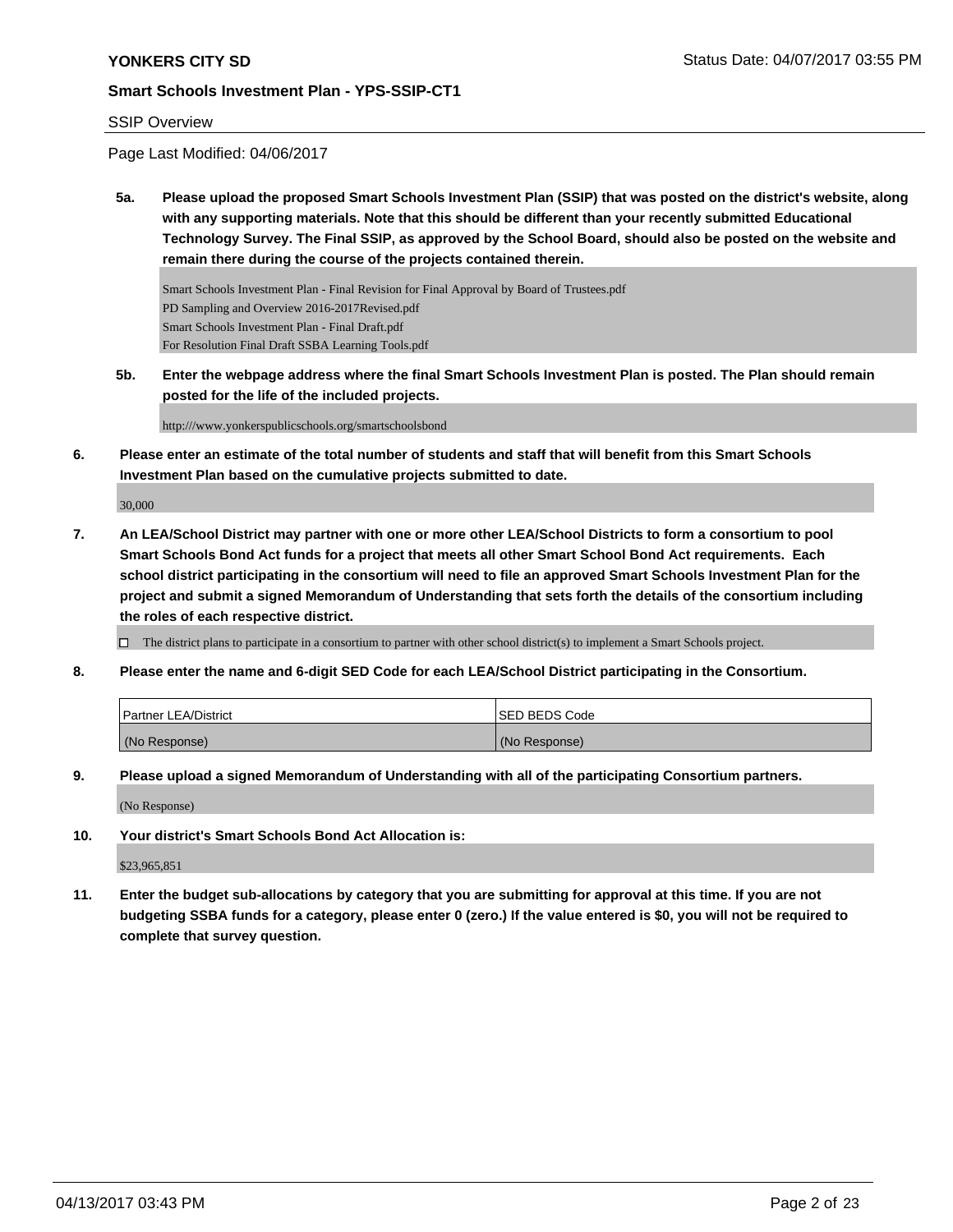# SSIP Overview

Page Last Modified: 04/06/2017

|                                       | Sub-           |
|---------------------------------------|----------------|
|                                       | Allocations    |
| School Connectivity                   | l 0            |
| Connectivity Projects for Communities | $\overline{0}$ |
| <b>Classroom Technology</b>           | 3,838,075      |
| Pre-Kindergarten Classrooms           | $\overline{0}$ |
| Replace Transportable Classrooms      | $\overline{0}$ |
| High-Tech Security Features           | $\Omega$       |
| Totals:                               | 3,838,075      |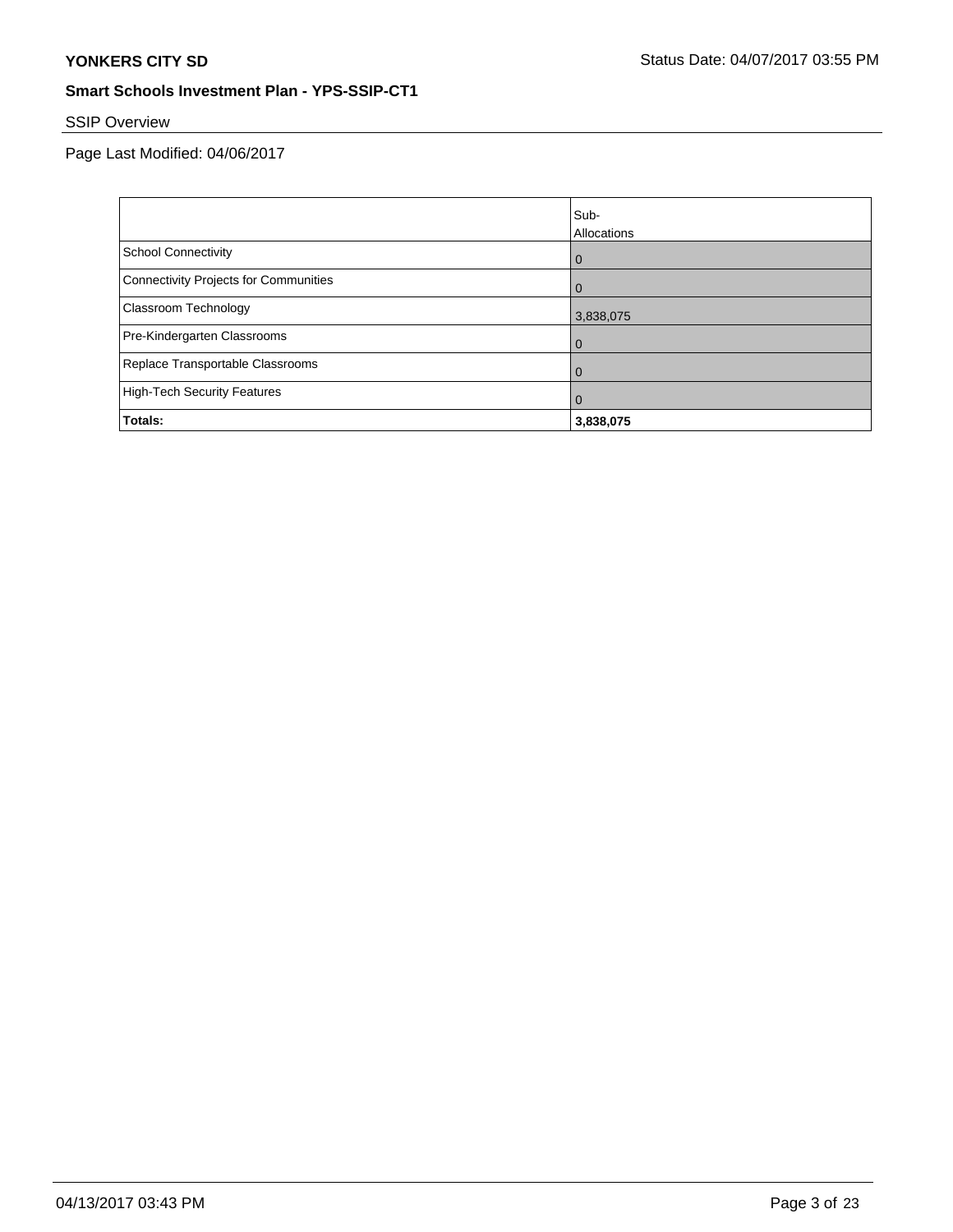## School Connectivity

Page Last Modified: 10/21/2016

## **Group 1**

- **1. In order for students and faculty to receive the maximum benefit from the technology made available under the Smart Schools Bond Act, their school buildings must possess sufficient connectivity infrastructure to ensure that devices can be used during the school day. Smart Schools Investment Plans must demonstrate that:**
	- **sufficient infrastructure that meets the Federal Communications Commission's 100 Mbps per 1,000 students standard currently exists in the buildings where new devices will be deployed, or**
	- **is a planned use of a portion of Smart Schools Bond Act funds, or**
	- **is under development through another funding source.**

**Smart Schools Bond Act funds used for technology infrastructure or classroom technology investments must increase the number of school buildings that meet or exceed the minimum speed standard of 100 Mbps per 1,000 students and staff within 12 months. This standard may be met on either a contracted 24/7 firm service or a "burstable" capability. If the standard is met under the burstable criteria, it must be:**

**1. Specifically codified in a service contract with a provider, and**

**2. Guaranteed to be available to all students and devices as needed, particularly during periods of high demand, such as computer-based testing (CBT) periods.**

**Please describe how your district already meets or is planning to meet this standard within 12 months of plan submission.**

(No Response)

- **1a. If a district believes that it will be impossible to meet this standard within 12 months, it may apply for a waiver of this requirement, as described on the Smart Schools website. The waiver must be filed and approved by SED prior to submitting this survey.**
	- By checking this box, you are certifying that the school district has an approved waiver of this requirement on file with the New York State Education Department.

### **2. Connectivity Speed Calculator (Required)**

|                         | l Number of<br><b>Students</b> | Multiply by<br>100 Kbps | Divide by 1000   Current Speed<br>to Convert to<br>Required<br>l Speed in Mb | in Mb            | Expected<br>Speed to be<br>Attained Within Required<br>12 Months | <b>Expected Date</b><br>When<br>Speed Will be<br><b>Met</b> |
|-------------------------|--------------------------------|-------------------------|------------------------------------------------------------------------------|------------------|------------------------------------------------------------------|-------------------------------------------------------------|
| <b>Calculated Speed</b> | (No<br>Response)               | (No Response)           | (No<br>Response)                                                             | (No<br>Response) | (No<br>Response)                                                 | l (No<br>Response)                                          |

## **3. Describe how you intend to use Smart Schools Bond Act funds for high-speed broadband and/or wireless connectivity projects in school buildings.**

(No Response)

**4. Describe the linkage between the district's District Instructional Technology Plan and the proposed projects. (There should be a link between your response to this question and your response to Question 1 in Part E. Curriculum and Instruction "What are the district's plans to use digital connectivity and technology to improve teaching and learning?)**

(No Response)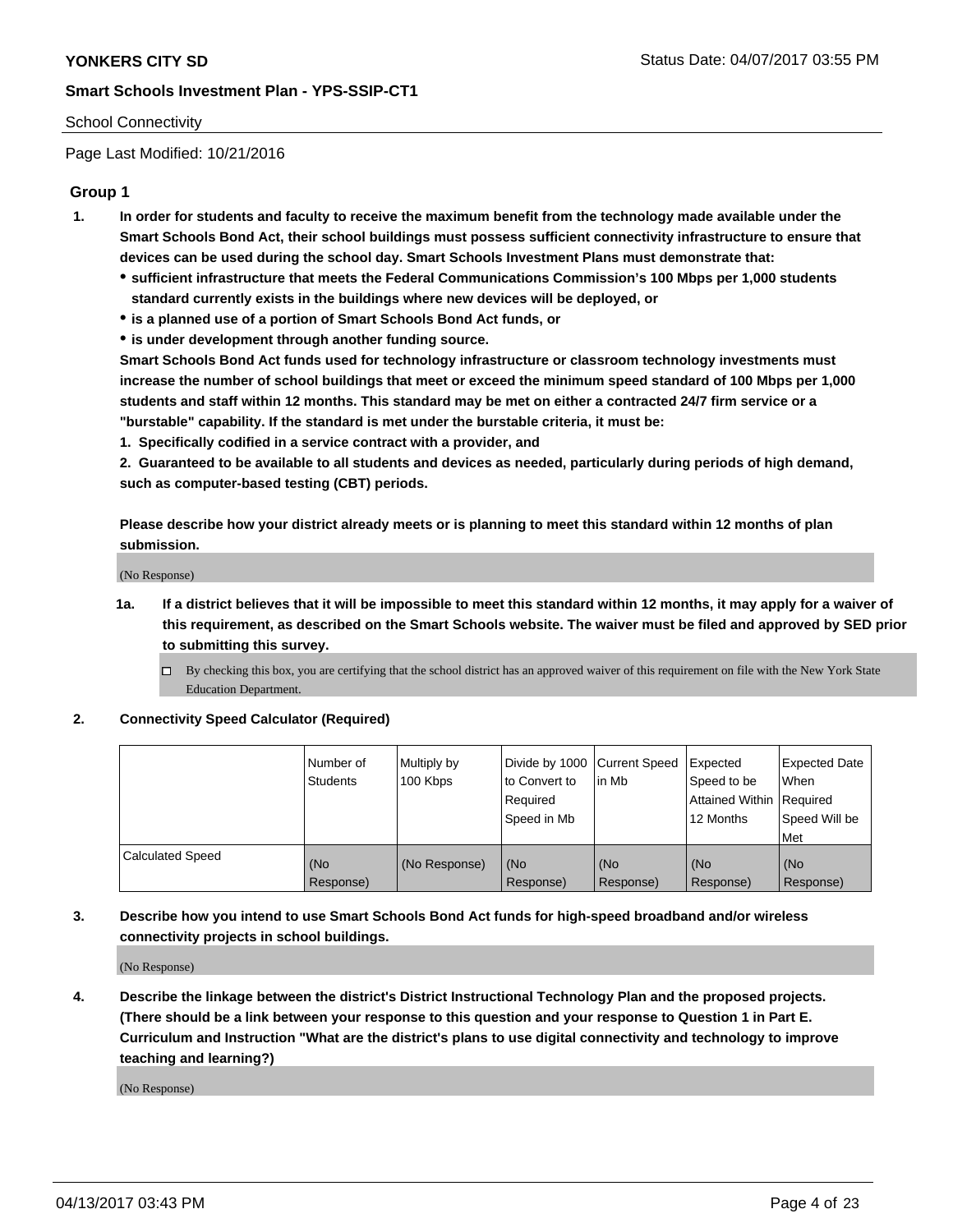### School Connectivity

Page Last Modified: 10/21/2016

**5. If the district wishes to have students and staff access the Internet from wireless devices within the school building, or in close proximity to it, it must first ensure that it has a robust Wi-Fi network in place that has sufficient bandwidth to meet user demand.**

**Please describe how you have quantified this demand and how you plan to meet this demand.**

(No Response)

**6. As indicated on Page 5 of the guidance, the Office of Facilities Planning will have to conduct a preliminary review of all capital projects, including connectivity projects.**

**Please indicate on a separate row each project number given to you by the Office of Facilities Planning.**

| Project Number |  |
|----------------|--|
|                |  |
| (No Response)  |  |

**7. Certain high-tech security and connectivity infrastructure projects may be eligible for an expedited review process as determined by the Office of Facilities Planning.**

**Was your project deemed eligible for streamlined review?**

(No Response)

**8. Include the name and license number of the architect or engineer of record.**

| Name          | License Number |
|---------------|----------------|
| (No Response) | (No Response)  |

**9. If you are submitting an allocation for School Connectivity complete this table.**

**Note that the calculated Total at the bottom of the table must equal the Total allocation for this category that you entered in the SSIP Overview overall budget.** 

|                                            | Sub-          |
|--------------------------------------------|---------------|
|                                            | Allocation    |
| Network/Access Costs                       | (No Response) |
| <b>Outside Plant Costs</b>                 | (No Response) |
| School Internal Connections and Components | (No Response) |
| <b>Professional Services</b>               | (No Response) |
| Testing                                    | (No Response) |
| <b>Other Upfront Costs</b>                 | (No Response) |
| <b>Other Costs</b>                         | (No Response) |
| Totals:                                    | 0             |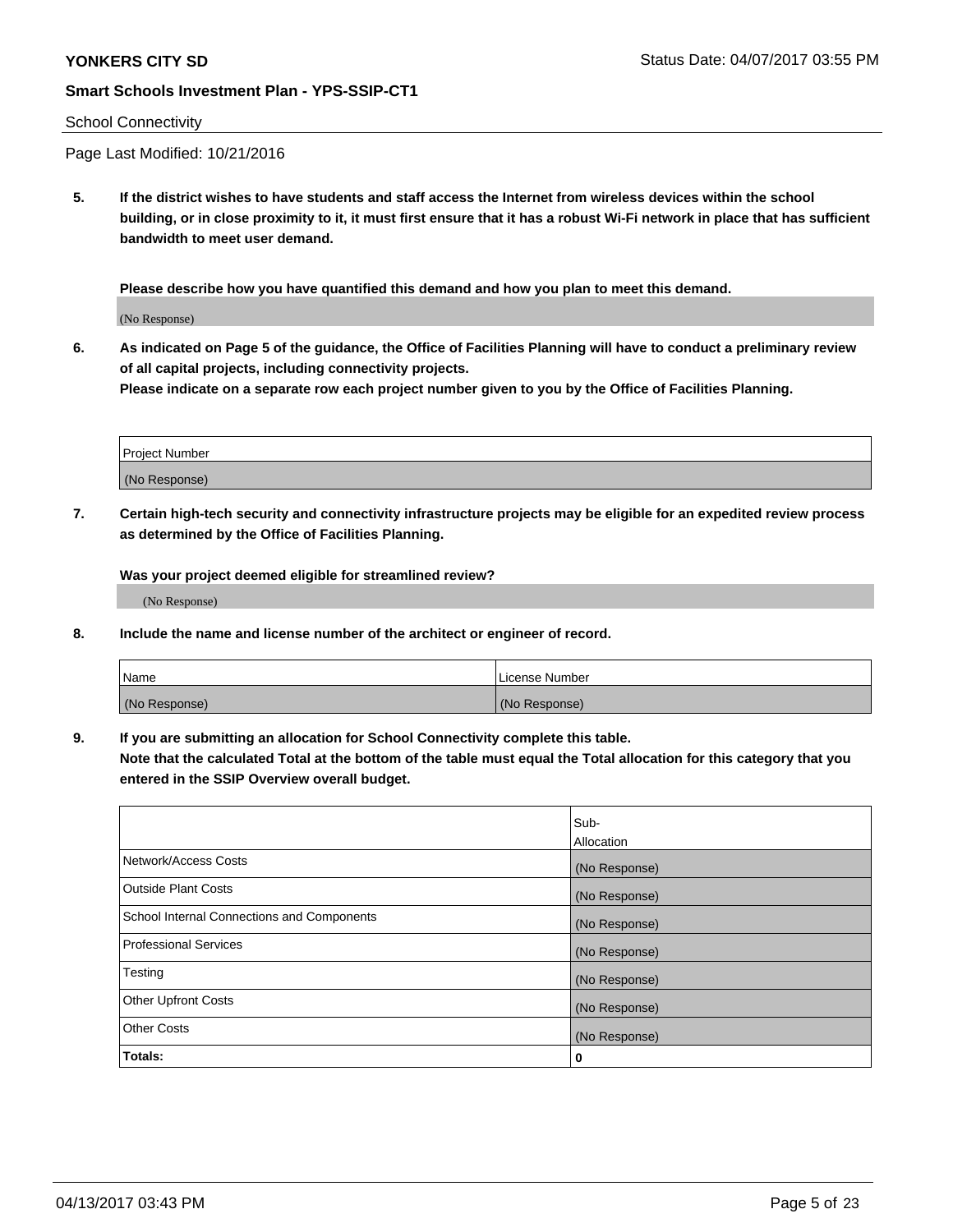## School Connectivity

Page Last Modified: 10/21/2016

**10. Please detail the type, quantity, per unit cost and total cost of the eligible items under each sub-category. This is especially important for any expenditures listed under the "Other" category. All expenditures must be eligible for tax-exempt financing to be reimbursed through the SSBA. Sufficient detail must be provided so that we can verify this is the case. If you have any questions, please contact us directly through smartschools@nysed.gov. NOTE: Wireless Access Points should be included in this category, not under Classroom Educational Technology, except those that will be loaned/purchased for nonpublic schools.**

| Select the allowable expenditure | Item to be purchased | Quantity      | Cost per Item | Total Cost    |
|----------------------------------|----------------------|---------------|---------------|---------------|
| type.                            |                      |               |               |               |
| Repeat to add another item under |                      |               |               |               |
| each type.                       |                      |               |               |               |
| (No Response)                    | (No Response)        | (No Response) | (No Response) | (No Response) |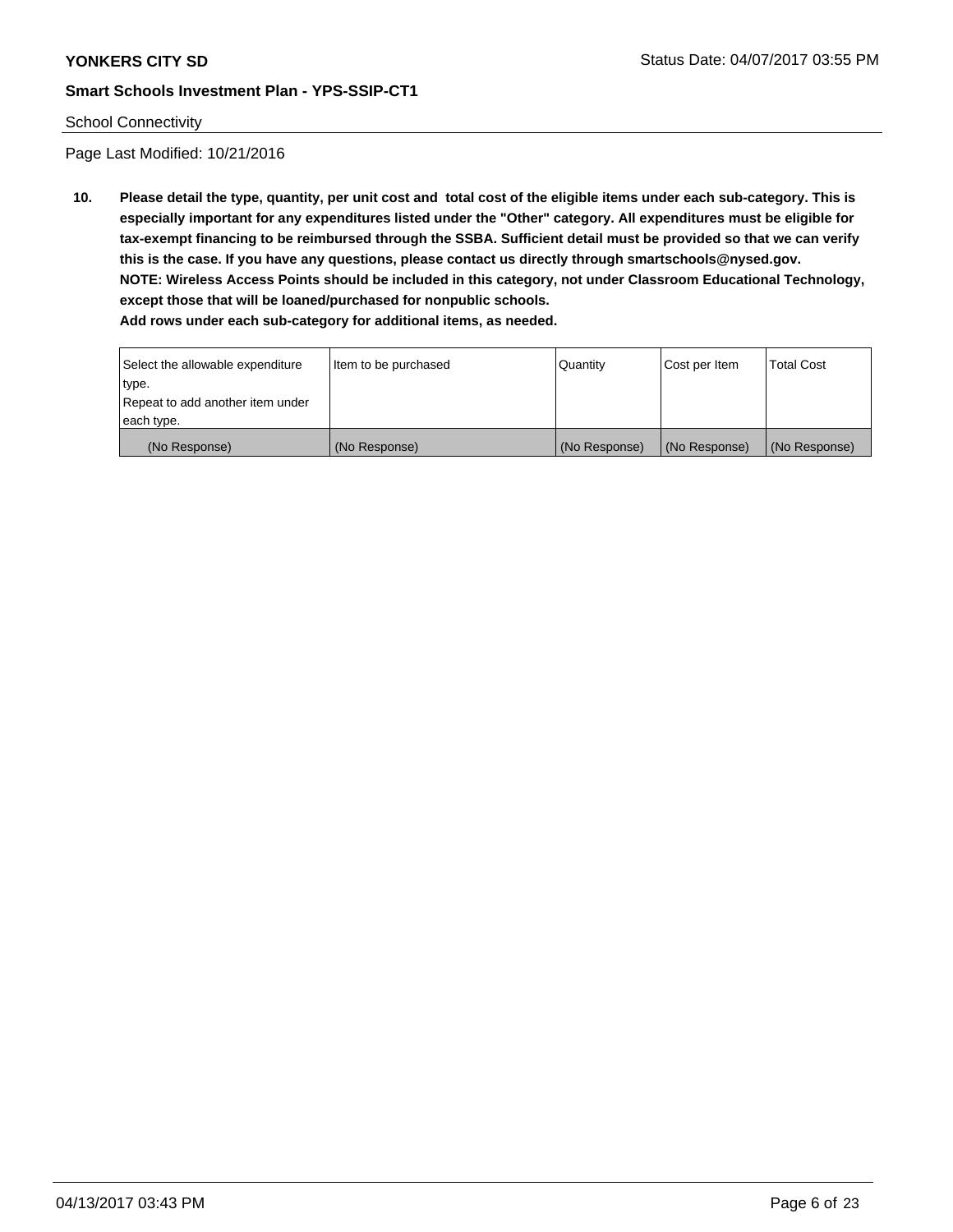Community Connectivity (Broadband and Wireless)

Page Last Modified: 10/21/2016

## **Group 1**

**1. Describe how you intend to use Smart Schools Bond Act funds for high-speed broadband and/or wireless connectivity projects in the community.**

(No Response)

**2. Please describe how the proposed project(s) will promote student achievement and increase student and/or staff access to the Internet in a manner that enhances student learning and/or instruction outside of the school day and/or school building.**

(No Response)

**3. Community connectivity projects must comply with all the necessary local building codes and regulations (building and related permits are not required prior to plan submission).**

 $\Box$  I certify that we will comply with all the necessary local building codes and regulations.

**4. Please describe the physical location of the proposed investment.**

(No Response)

**5. Please provide the initial list of partners participating in the Community Connectivity Broadband Project, along with their Federal Tax Identification (Employer Identification) number.**

| <b>Project Partners</b> | Federal ID#     |
|-------------------------|-----------------|
| (No Response)           | l (No Response) |

**6. If you are submitting an allocation for Community Connectivity, complete this table. Note that the calculated Total at the bottom of the table must equal the Total allocation for this category that you entered in the SSIP Overview overall budget.**

|                                    | Sub-Allocation |
|------------------------------------|----------------|
| Network/Access Costs               | (No Response)  |
| Outside Plant Costs                | (No Response)  |
| <b>Tower Costs</b>                 | (No Response)  |
| <b>Customer Premises Equipment</b> | (No Response)  |
| <b>Professional Services</b>       | (No Response)  |
| Testing                            | (No Response)  |
| <b>Other Upfront Costs</b>         | (No Response)  |
| <b>Other Costs</b>                 | (No Response)  |
| Totals:                            | 0              |

**7. Please detail the type, quantity, per unit cost and total cost of the eligible items under each sub-category. This is especially important for any expenditures listed under the "Other" category. All expenditures must be capital-bond eligible to be reimbursed through the SSBA. If you have any questions, please contact us directly through smartschools@nysed.gov.**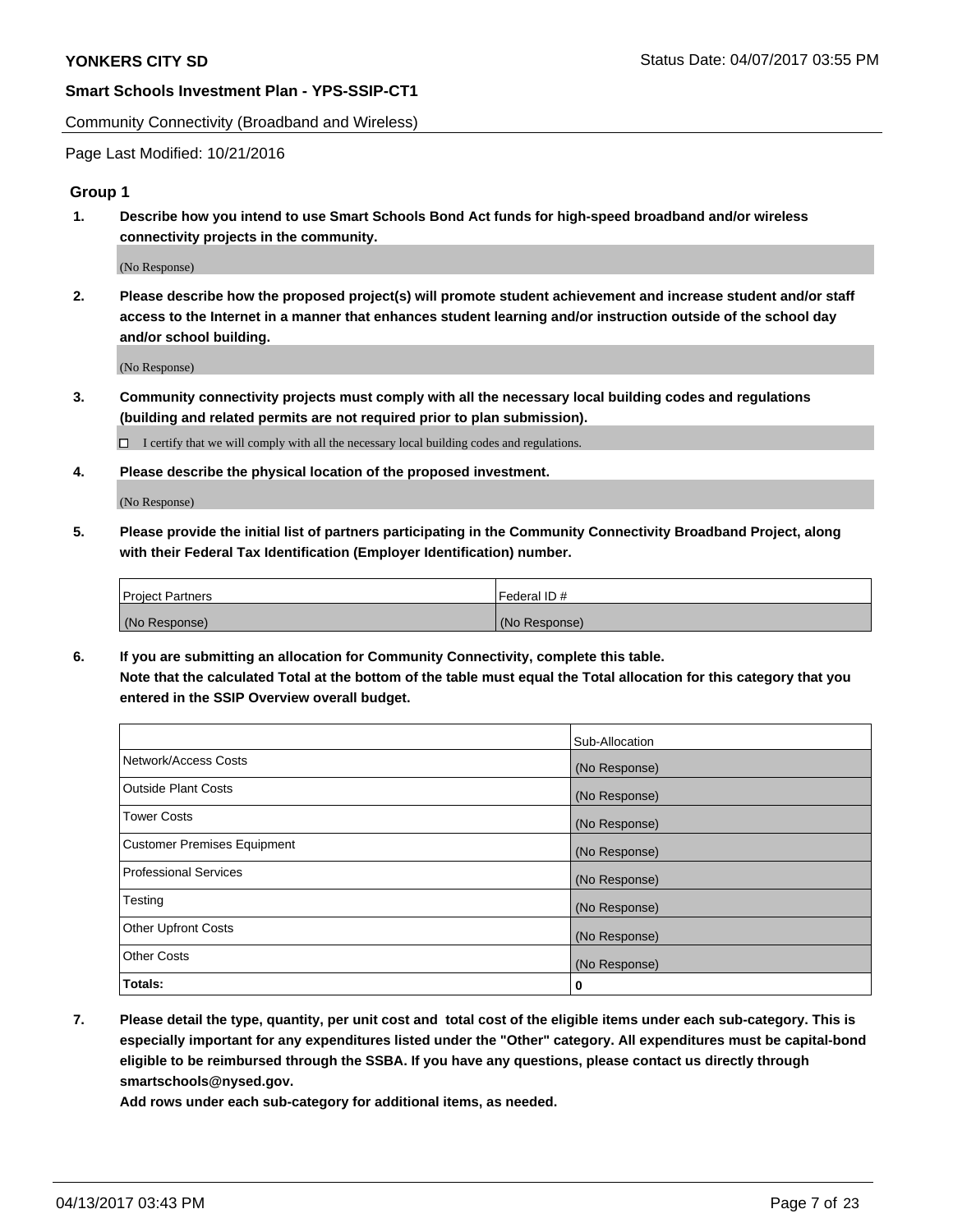Community Connectivity (Broadband and Wireless)

Page Last Modified: 10/21/2016

| Select the allowable expenditure | Item to be purchased | Quantity      | Cost per Item | <b>Total Cost</b> |
|----------------------------------|----------------------|---------------|---------------|-------------------|
| type.                            |                      |               |               |                   |
| Repeat to add another item under |                      |               |               |                   |
| each type.                       |                      |               |               |                   |
| (No Response)                    | (No Response)        | (No Response) | (No Response) | (No Response)     |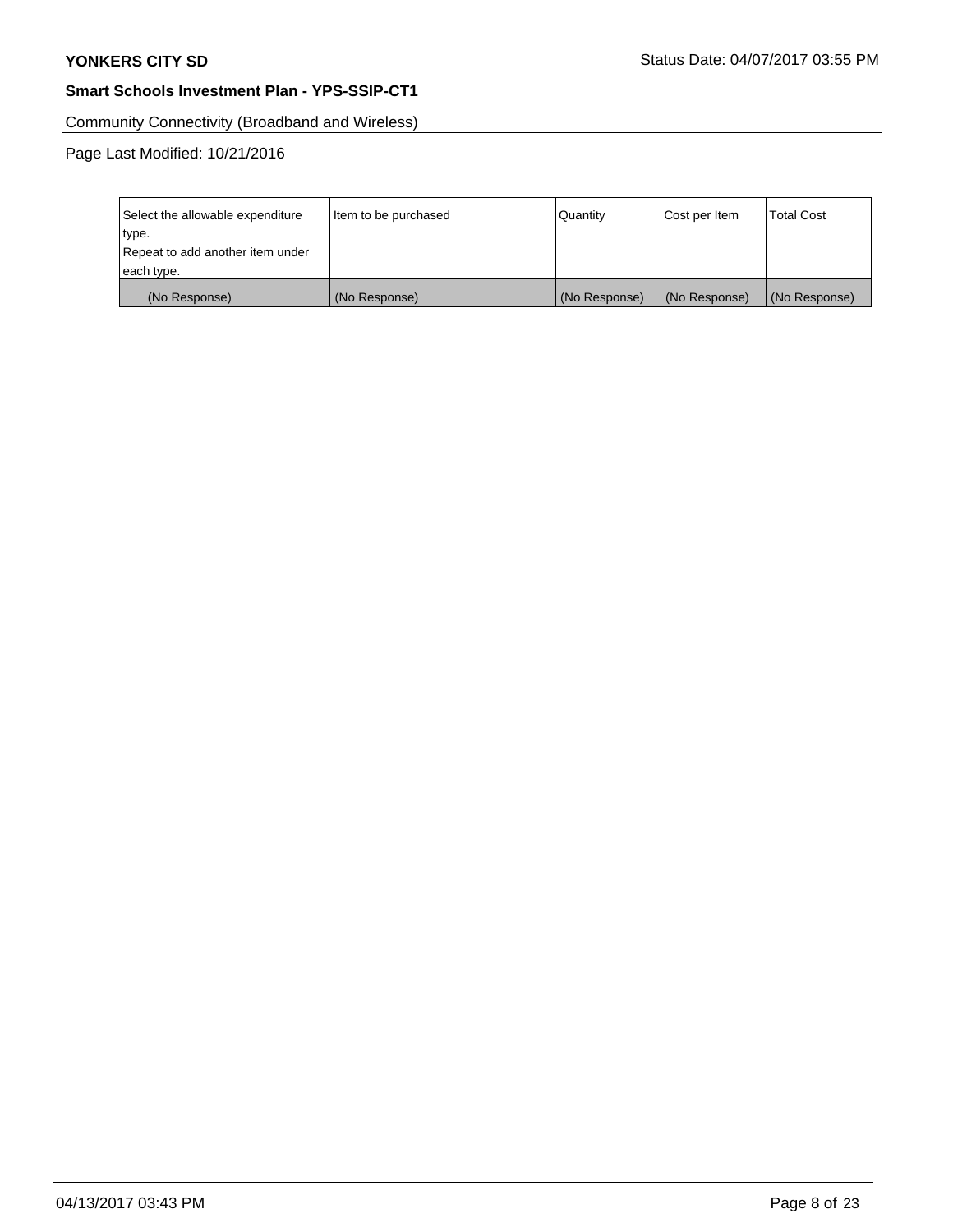## Classroom Learning Technology

Page Last Modified: 04/07/2017

## **Questions**

**1. In order for students and faculty to receive the maximum benefit from the technology made available under the Smart Schools Bond Act, their school buildings must possess sufficient connectivity infrastructure to ensure that devices can be used during the school day. Smart Schools Investment Plans must demonstrate that sufficient infrastructure that meets the Federal Communications Commission's 100 Mbps per 1,000 students standard currently exists in the buildings where new devices will be deployed, or is a planned use of a portion of Smart Schools Bond Act funds, or is under development through another funding source.**

**Smart Schools Bond Act funds used for technology infrastructure or classroom technology investments must increase the number of school buildings that meet or exceed the minimum speed standard of 100 Mbps per 1,000 students and staff within 12 months. This standard may be met on either a contracted 24/7 firm service or a "burstable" capability. If the standard is met under the burstable criteria, it must be:**

**1. Specifically codified in a service contract with a provider, and**

**2. Guaranteed to be available to all students and devices as needed, particularly during periods of high demand, such as computer-based testing (CBT) periods.**

**Please describe how your district already meets or is planning to meet this standard within 12 months of plan submission.**

The Yonkers Public Schools has been providing a centrally located 1gbps circuit for Internet access for all of its schools. During the 2015-2016 E-Rate cycle, the District applied for an upgrade to 10gbps to its existing Internet circuit. The application was funded by E-Rate at our approved discount rate and we are in the process of finalizing the installation. Based on the bandwidth that this new circuit will provide our approximately 27,000 students we will meet the current FCC requirements of 100mbps per 1,000 students. Additionally, this will provide us the scalability to increase the bandwidth in the future to meet the ultimate goal of the FCC, which is to provide 1gbps per 1,000 students.

- **1a. If a district believes that it will be impossible to meet this standard within 12 months, it may apply for a waiver of this requirement, as described on the Smart Schools website. The waiver must be filed and approved by SED prior to submitting this survey.**
	- $\Box$  By checking this box, you are certifying that the school district has an approved waiver of this requirement on file with the New York State Education Department.

### **2. Connectivity Speed Calculator (Required)**

|                  | Number of<br><b>Students</b> | Multiply by<br>100 Kbps | Divide by 1000 Current Speed<br>to Convert to<br>Required<br>Speed in Mb | lin Mb | Expected<br>Speed to be<br>Attained Within Required<br>12 Months | <b>Expected Date</b><br>When<br>Speed Will be<br><b>Met</b> |
|------------------|------------------------------|-------------------------|--------------------------------------------------------------------------|--------|------------------------------------------------------------------|-------------------------------------------------------------|
| Calculated Speed | 27,000                       | 2,700,000               | 2700                                                                     | 1000   | 10000                                                            | April 30, 2017                                              |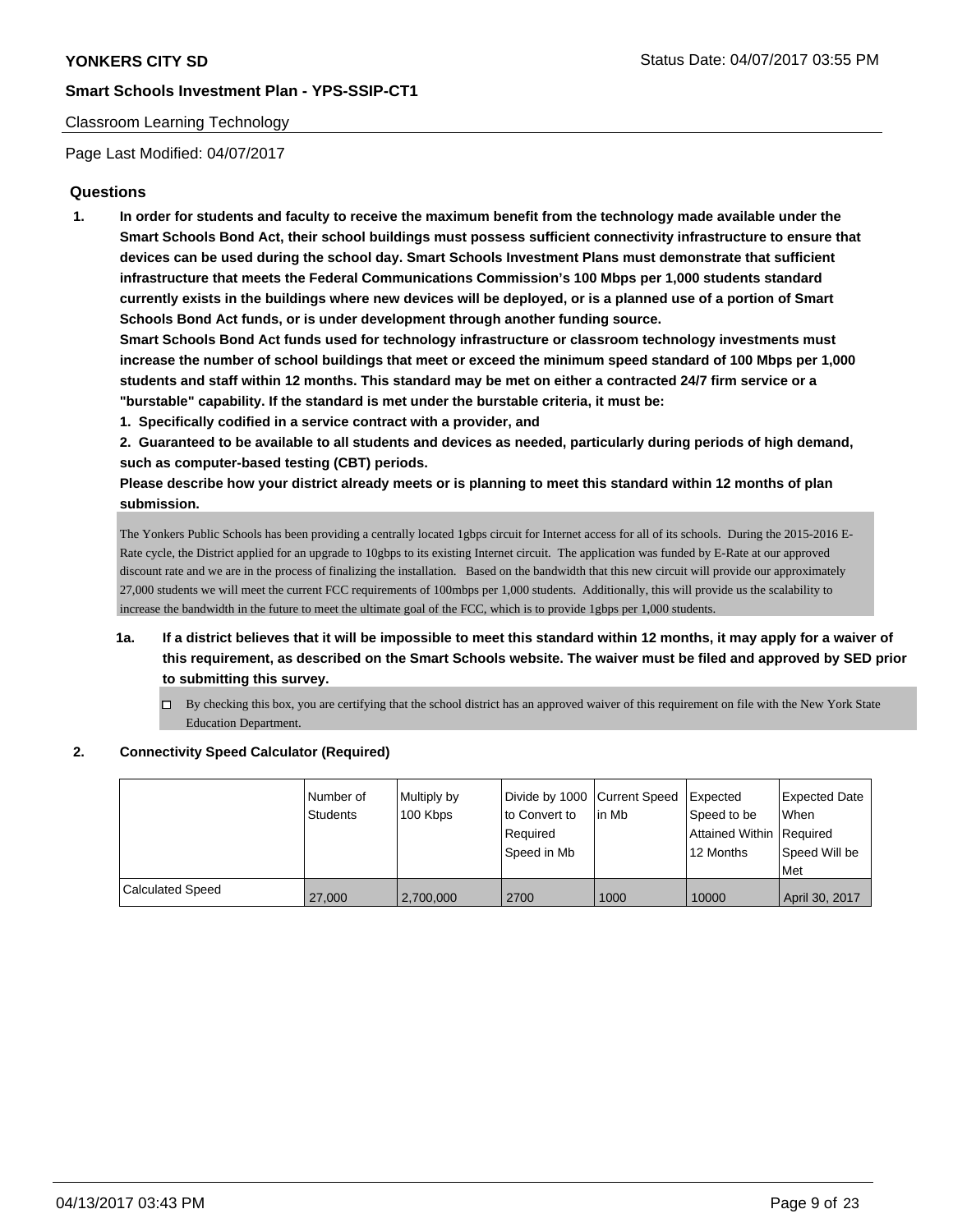### Classroom Learning Technology

Page Last Modified: 04/07/2017

**3. If the district wishes to have students and staff access the Internet from wireless devices within the school building, or in close proximity to it, it must first ensure that it has a robust Wi-Fi network in place that has sufficient bandwidth to meet user demand.**

**Please describe how you have quantified this demand and how you plan to meet this demand.**

The Yonkers Public Schools has been providing wireless access to all of its schools since 2003, accessible by virtually every classroom District-wide. As a result of that, we began to see a growth in the number of wireless devices throughout the District. With the increased demand on the wireless network, an overhaul of the existing system became apparent. We prepared and submitted E-Rate applications to upgrade to a more robust system capable of supporting the wireless devices that were being used. In 2009 the District was fortunate to receive successful funding commitments from the E-Rate program giving us the ability, at a discounted rate, to upgrade the system to keep up with the growth and continued need for wireless access. Despite the fact that we were successful in upgrading our system, the demand outpaced the supply, and the need for another major overhaul of the wireless network, in an effort to keep supply ahead of demand, became necessary. During the 2015-2016 E-Rate cycle, we once again submitted an application for a wireless system with the ability to stay ahead of the demand. We were once again fortunate to successfully receive funding commitments to upgrade the existing wireless network. In addition to the wireless network, we also submitted an application to completely overhaul the entire infrastructure, which included virtually every switch throughout the District. This too was approved by the E-Rate program and we have been able to install all of the switches purchased and have completed the installation of the new wireless network.

 Additionally, again through the E-Rate program, we have upgraded our Wide Area Network from a 1gbps solution to a 10gbps. Lastly, we have upgraded the Internet access, which is provided to all schools via the District's Data Center, from a 1gbps circuit to a 10gbps circuit.

**4. All New York State public school districts are required to complete and submit an Instructional Technology Plan survey to the New York State Education Department in compliance with Section 753 of the Education Law and per Part 100.12 of the Commissioner's Regulations.**

**Districts that include educational technology purchases as part of their Smart Schools Investment Plan must have a submitted and approved Instructional Technology Plan survey on file with the New York State Education Department.**

- By checking this box, you are certifying that the school district has an approved Instructional Technology Plan survey on file with the New York State Education Department.
- **5. Describe the devices you intend to purchase and their compatibility with existing or planned platforms or systems. Specifically address the adequacy of each facility's electrical, HVAC and other infrastructure necessary to install and support the operation of the planned technology.**

The Yonkers Public Schools is seeking to purchase 4,950 laptop computers for its 39 schools. The laptops being sought are Hewlett Packard ProBook 640 G2, with an Intel i5 processor, 4gb of RAM and a 500gb hard drive. These are the same laptops that the District has been purchasing for our schools for the past several years and have been used successfully in our schools. They are being purchased in blocks of 30 to allow schools to provide whole class instruction and will be used in conjunction with existing hardware, both laptops and desktops. Many of our schools do not have the space needed to install a traditional computer lab with a full complement of 30 desktop computers. These laptops will provide flexibility and mobility for use throughout a school. Additionally, this positions the District to be on point with ensuring that adequate hardware resources are available for the imminent online testing New York State initiative. We will also be purchasing 151 charging carts each capable of housing 30 laptop computers for each block of 30 we are looking to purchase.

Additionally, we are including the purchase of 121 Epson BrightLink 595WI Interactive Projectors with a wall mount and Wireless LAN module for classroom use. These projectors provide classrooms with the same interactivity as an Interactive Whiteboard at a fraction of the cost. Lastly, we will be including in our purchase, 271 document cameras and 130 stand-alone projectors for classroom use.

We are also planning on, using a funding source other than SSBA funds, to purchase laptop computers, one for every teacher within the District.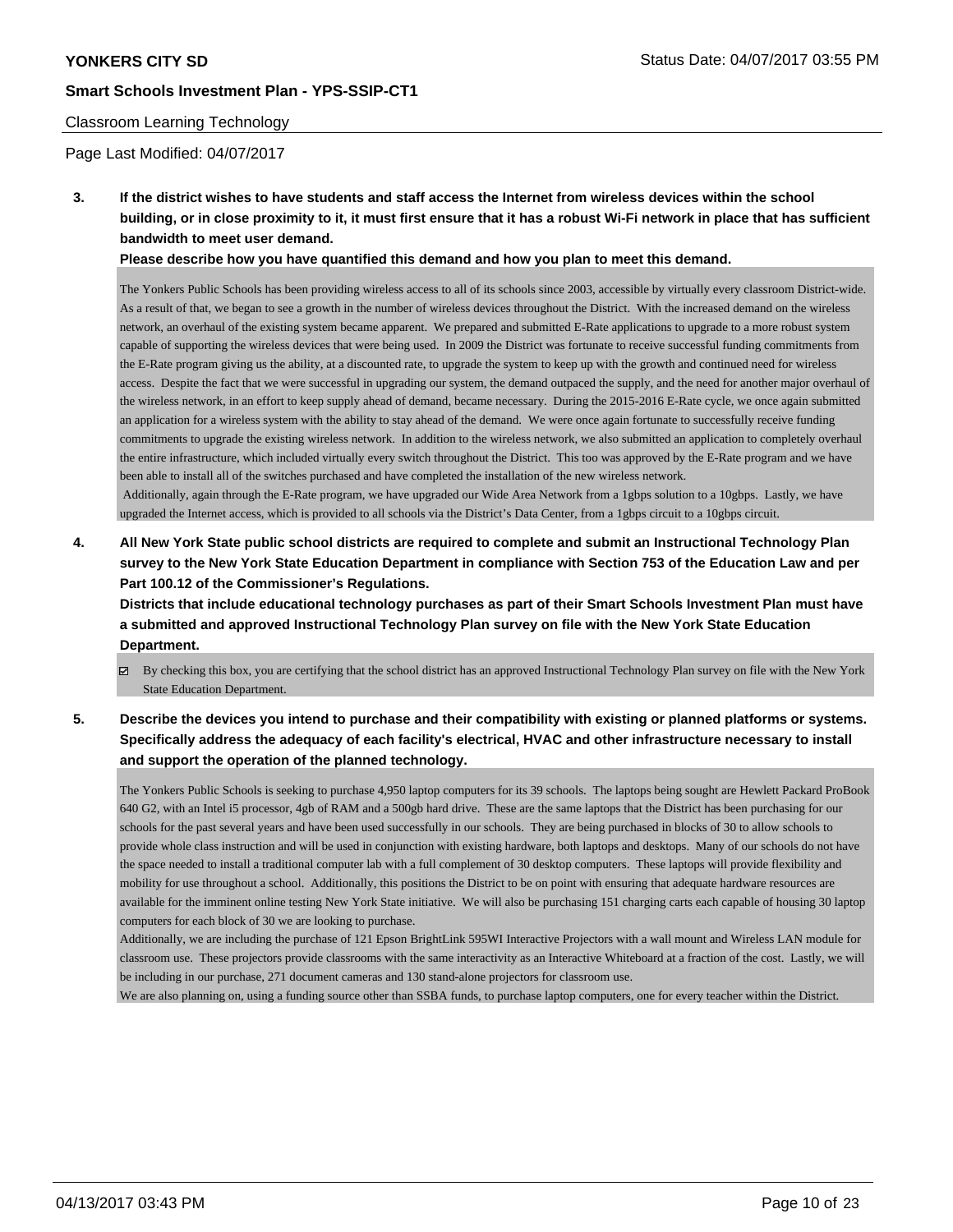### Classroom Learning Technology

Page Last Modified: 04/07/2017

- **6. Describe how the proposed technology purchases will:**
	- **> enhance differentiated instruction;**
	- **> expand student learning inside and outside the classroom;**
	- **> benefit students with disabilities and English language learners; and**
	- **> contribute to the reduction of other learning gaps that have been identified within the district.**

**The expectation is that districts will place a priority on addressing the needs of students who struggle to succeed in a rigorous curriculum. Responses in this section should specifically address this concern and align with the district's Instructional Technology Plan (in particular Question 2 of E. Curriculum and Instruction: "Does the district's instructional technology plan address the needs of students with disabilities to ensure equitable access to instruction, materials and assessments?" and Question 3 of the same section: "Does the district's instructional technology plan address the provision of assistive technology specifically for students with disabilities to ensure access to and participation in the general curriculum?"**

Yonkers Public Schools reflects a cohesive integration of technology in support of all content areas, Students with Special Education, English Language Learners, Assessment, and Technical Support in a coordinated system of guidance. Ever increasing alignment is reflected through the myriad of tools supporting differentiation and varied points of entry through software, hardware, and best instructional practices of 21st Century learners. Collaborative efforts ensure alignment of the needs of all district students, with a unique focus on needs of Students with Special Needs and English Language Learners. Plans reflect alignment with the Yonkers Public Schools District Strategic Plan, and 2015 – 2018 Technology Plans, which are designed to support equitable access for all students with emphasis on provision of supports targeting student achievement and individualized need. Included in this imperative is assurance of resources providing access to educational material, resources, and opportunities. Smart Schools Bond Act Learning Tools acquisition plans include provision of resources for Special Education classes, to further extend current resource provision of assistive devices per IEP specification and aligned supports of English Language Learners.

Instructional Technologies, including learning tools and resources deepen areas of instructional opportunity through student production, engagement, and personalization. Examples include integration of Instructional Technology teaching and learning tools include digital assessment tools providing timely analysis, extended learning through in school and web based engaging technology activities and resources, emphasis on home/school resources, and forward thinking application of instructional technologies across all content areas reflecting current and emerging instruction. Further, Yonkers Schools Virtual Learning initiatives expand learning beyond the school day, as well as over weekends and holidays. Blended learning efforts include Yonkers Online Academy (YOA) courses and online learning communities; professional development on virtual resources and instructional techniques; cooperative design and analysis of resources and tools; active integration of Open Educational Resources (OER) through shared areas (Quick Links); workshops supporting students, staff and families; and fostering a professional learning environment in which stakeholders are partners in educational improvement through instructional technologies.

Resources identified in the Smart Schools Learning Tools Acquisition Plan have been selected due to their propensity to increase access to instructional resources and student creation for learning in Whole Class, Small Group, and Individualized means. Further, Student Centered Active Learning (SCALE) through integrated technologies is fully aligned with supports of English Language Learners and Special Needs Students. Planning is based on whole school populations, relative largest grade projections to assure whole grade assessment efforts, and targeted support of Special Education classes to assure saturation of instructional access.

Through our current application, laptops, projectors and document cameras have been identified as key items for purchase. Each school will receive a compliment of laptops, and associated carts, which provide access to the largest per-school population for each school to ensure equity provision of resources throughout the district and available resources for educational purposes, including assessment. The goal is expanded opportunity for students to work with laptops through project development and design on a regular basis, incorporating such tools as the district Learning Management Platform, and instructional fee-based and free software. Projectors and document cameras have been identified to provide classroom support for engaging content, including digital books, resources, and student presentations. Examples of software include Yonkers Online Academy (Moodle), EngageNY ELA and Math, Journeys (ELA), Study Island (varied content areas), Google Suite, video production, and other primarily web based resources. For example availability to the district media repository and constructive resource area, Safari Montage, will be enhanced through individualized student access. This will further support English Language Learners through the immediacy of resources in both English and Spanish; Special Education Students will have expanded access through closed captioning, speed controls, and a range of materials, further enhancing comprehension. Through both classroom shared resources and student devices, all schools will enrich learning experiences for General, Special and English Language Learner populations.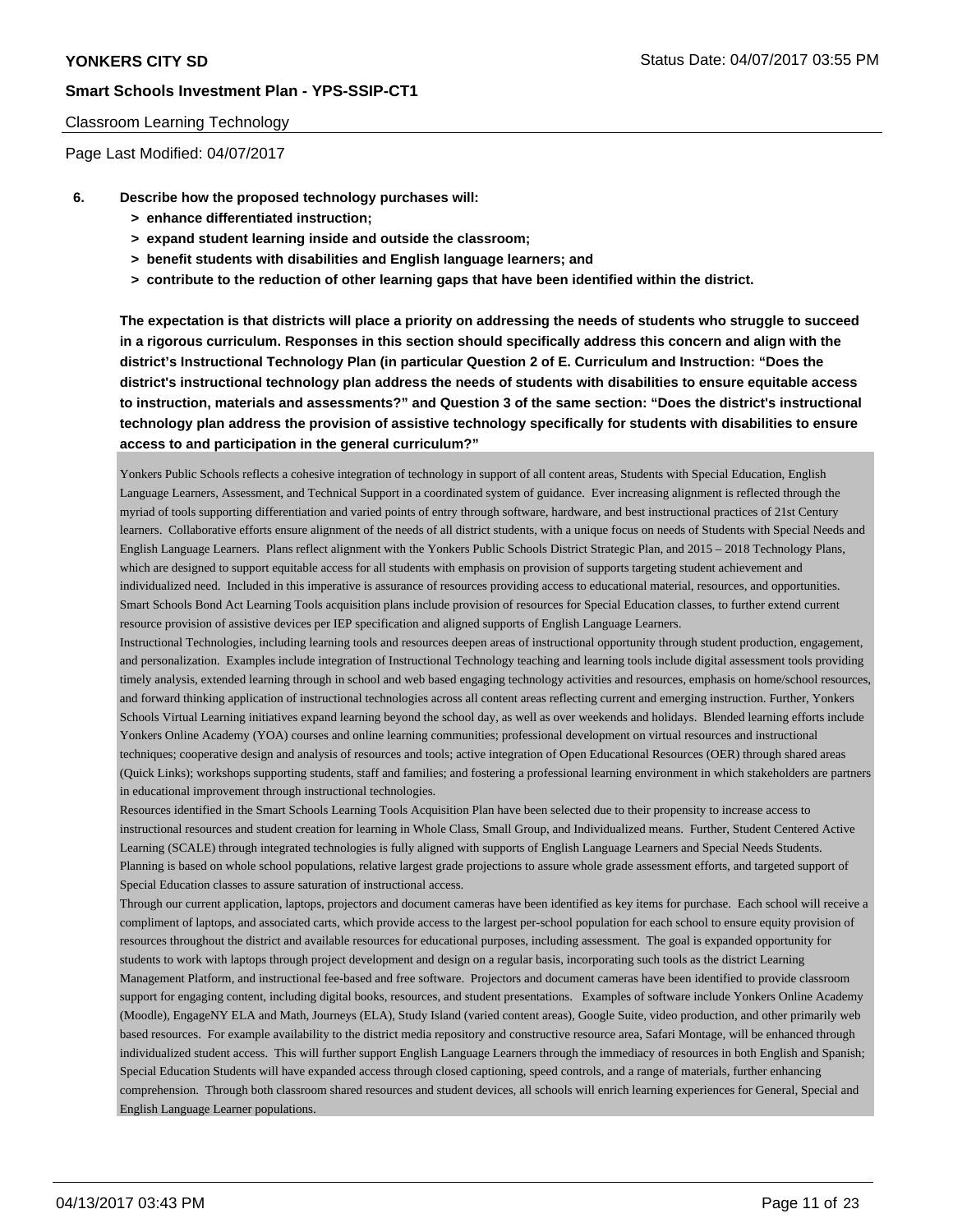## Classroom Learning Technology

Page Last Modified: 04/07/2017

**7. Where appropriate, describe how the proposed technology purchases will enhance ongoing communication with parents and other stakeholders and help the district facilitate technology-based regional partnerships, including distance learning and other efforts.**

Yonkers Public Schools Learning Tools acquisition plans support existing technology-based Yonkers Online Academy and online learning resource efforts through school based development and support. Further, stakeholder outreach through school and District workshops are increasingly supported through provision of needed instructional resources District-wide. Through a multi-staged acquisition plan including computers and projection tools in stage 1, followed with analysis of initial acquisitions and continuing areas of need, with subsequent Stage 2 acquisitions targeting conferencing and accessibility opportunities.

Examples of extended support for stakeholders include:

- Yonkers Online Academy (YOA) District LMS through a blended learning environment. A sampling of courses reflects 5th Grade Math and Science, Regents and Advanced Placement courseware, Instructional Areas for Staff, Students, Families;
- Open Educational Resources District Quick Links through a Google Platform, EngageNY, GAFE, and other high quality OER areas;
- Home/School Connection High quality media rich and engaging tools including Safari Montage Media and Creation Station, BrainPop Suite, Flix Suite, and other quality tools aligned to support district areas of need;
- Ongoing Development Staff, students, and family support through Instructional Technology integration through school-based supports, grants, and partnerships in support of enriched integration of technology rich tools and instructional techniques;
- Consistent Continuous Improvement Instructional Technology planning incorporates strategically designed and coordinated professional development, acquisition, analysis, and outreach, supporting ongoing promotion of best practices and highest quality effective techniques supporting knowledge development and educational opportunity.

Partnership supports include school based teams of learning leaders, trainers, and peer-to-peer support, thereby building district capacity, as well as partnerships ranging from Student Instructional Technology Leadership Teams, such as Yonkers Online Student Mentors, Parents partners providing school based afterschool supports in coding and digital arts; Corporation, Public, and Community Partners; Colleges and Universities. District community engagement and outreach efforts incorporate high levels of instructional technology awareness and integration, while extended access to technological resources at schools and community locations (including public libraries) provides expanded access.

Yonkers Public Schools District Strategic, Instructional Technology, and Professional Development Plans incorporate an aligned vision to strategically enhance instructional technology integration and online learning efforts of all learners to facilitate exponential growth of comfort and familiarity of such tools to foster and promote educational excellence and College and Career Readiness.

While these devices are primarily designed for students , they will be available to support family/parent workshops and PTA meetings It should be noted that family/parent communication is an essential component of Yonkers Public Schools, with school and district websites, home access guides for resources, and a family portal in development via the Home Access Center in eSchool Plus, our Student Information System. The Home Access Center will give parents/guardians the ability to access information about their students as it relates to their grades, attendance, report cards, school/classroom activities etc.

Parent workshops are offered both in person and through a blended format, with online on-demand learning modules as well as webinars designed to meet the schedule and flexibility needs of families. In addition, a component of the most recent district contractual agreement includes email for regular communications between teachers, administrators and parents.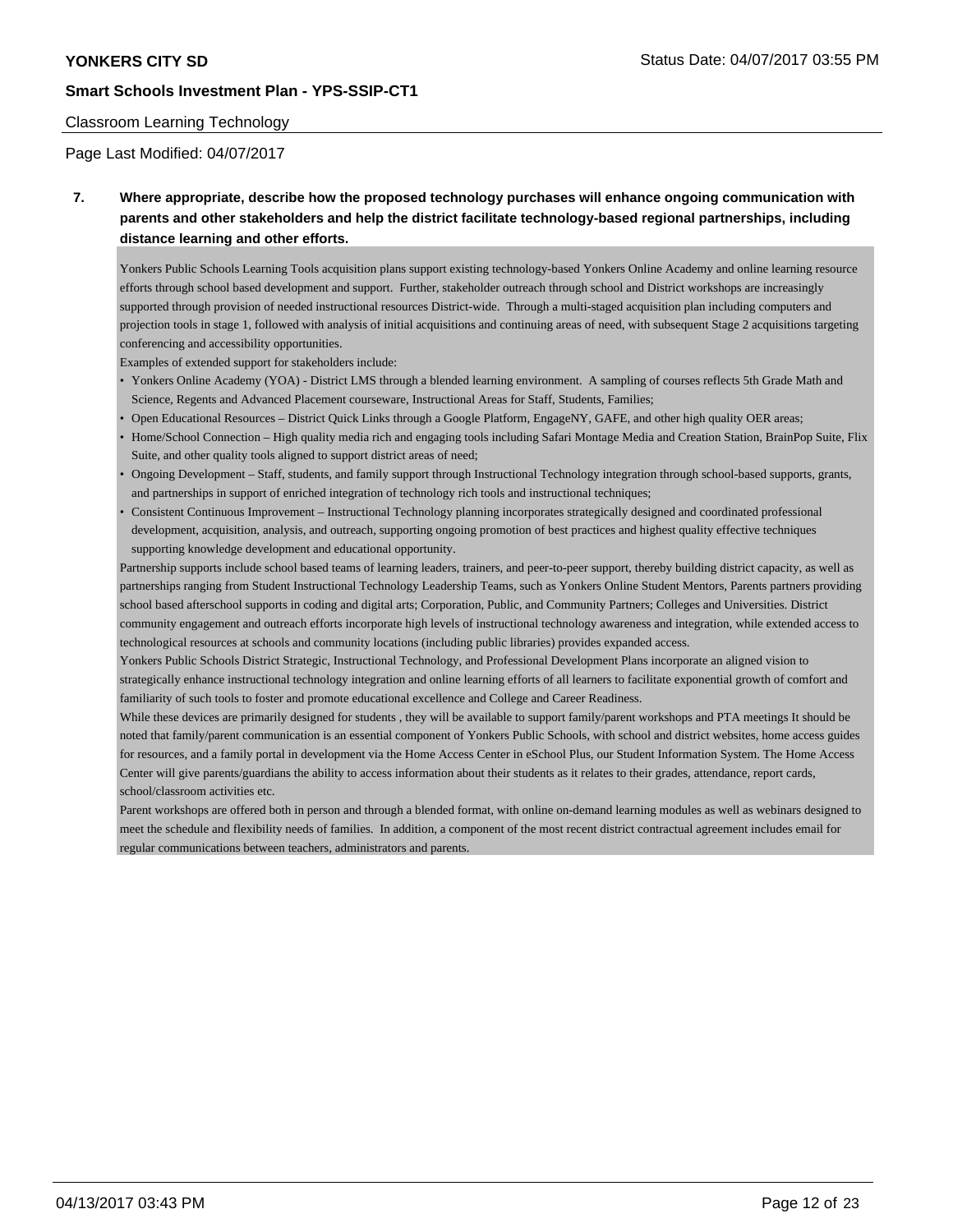### Classroom Learning Technology

Page Last Modified: 04/07/2017

**8. Describe the district's plan to provide professional development to ensure that administrators, teachers and staff can employ the technology purchased to enhance instruction successfully.**

**Note: This response should be aligned and expanded upon in accordance with your district's response to Question 1 of F. Professional Development of your Instructional Technology Plan: "Please provide a summary of professional development offered to teachers and staff, for the time period covered by this plan, to support technology to enhance teaching and learning. Please include topics, audience and method of delivery within your summary."**

Professional Development, a copy of the 2016-2017 workshop schedule is attached, supports the differentiated needs of learners, both staff and students, to enhance teaching and learning. Varied means of delivery ensure that an immersive approach enhances stakeholder comfort and engagement. A sampling of professional development opportunities include, but are not limited, to the following:

- School based and District Wide Instructional Opportunities both in-person and online means;
- Events, Conferences, Presentations;
- Staff meetings including faculty, congruence, Principal, and team meetings in daytime, afterschool, weekend, and Summer learning experiences;
- On demand resource provision through both district created, OER, and purchased services;
- Embedded instruction and peer coaching;
- Model courses and resources to support onboarding of new learning techniques and tools;
- Development of shared knowledge and a shared learning community through both in-person and online means;
- Communications through discussion boards, training materials, instructional resources, social media, newsletters, email and other means;
- Workshops for staff and families.
- newsletters, parent workshops, etc.

Key to district capacity development is fostering district leadership in technology tools and techniques of Administrators, Teachers, and Students. Extending communication through College and Corporate Partnership via shared Partnerships and purchased services, as well as College, Community, and Corporate partners supporting professional development and model student engagement experiences through which learning is an immersive opportunity. This varied level, community approach, provides the opportunity to promote learning on varied levels, from multiple perspectives, to differentiate support in an ever-changing technologically rich world. A few of such experiences include student learning activities through a week long IBM Go TechKnow experience, after school and summer Computer Coding, STEAM, Robotics, and Online learning opportunities. Expanding teaching and learning through empowered student engagement is demonstration through a daylong district Tech Share conference, during which students are teachers, sharing with peers, families, and staff members, the meaningful technologies they feel empowered to teach.

## **9. Districts must contact the SUNY/CUNY teacher preparation program that supplies the largest number of the district's new teachers to request advice on innovative uses and best practices at the intersection of pedagogy and educational technology.**

 $\boxtimes$  By checking this box, you certify that you have contacted the SUNY/CUNY teacher preparation program that supplies the largest number of your new teachers to request advice on these issues.

#### **9a. Please enter the name of the SUNY or CUNY Institution that you contacted.**

Lehman College

**9b. Enter the primary Institution phone number.**

718-960-8401

## **9c. Enter the name of the contact person with whom you consulted and/or will be collaborating with on innovative uses of technology and best practices.**

Dean Deborah A. Shanley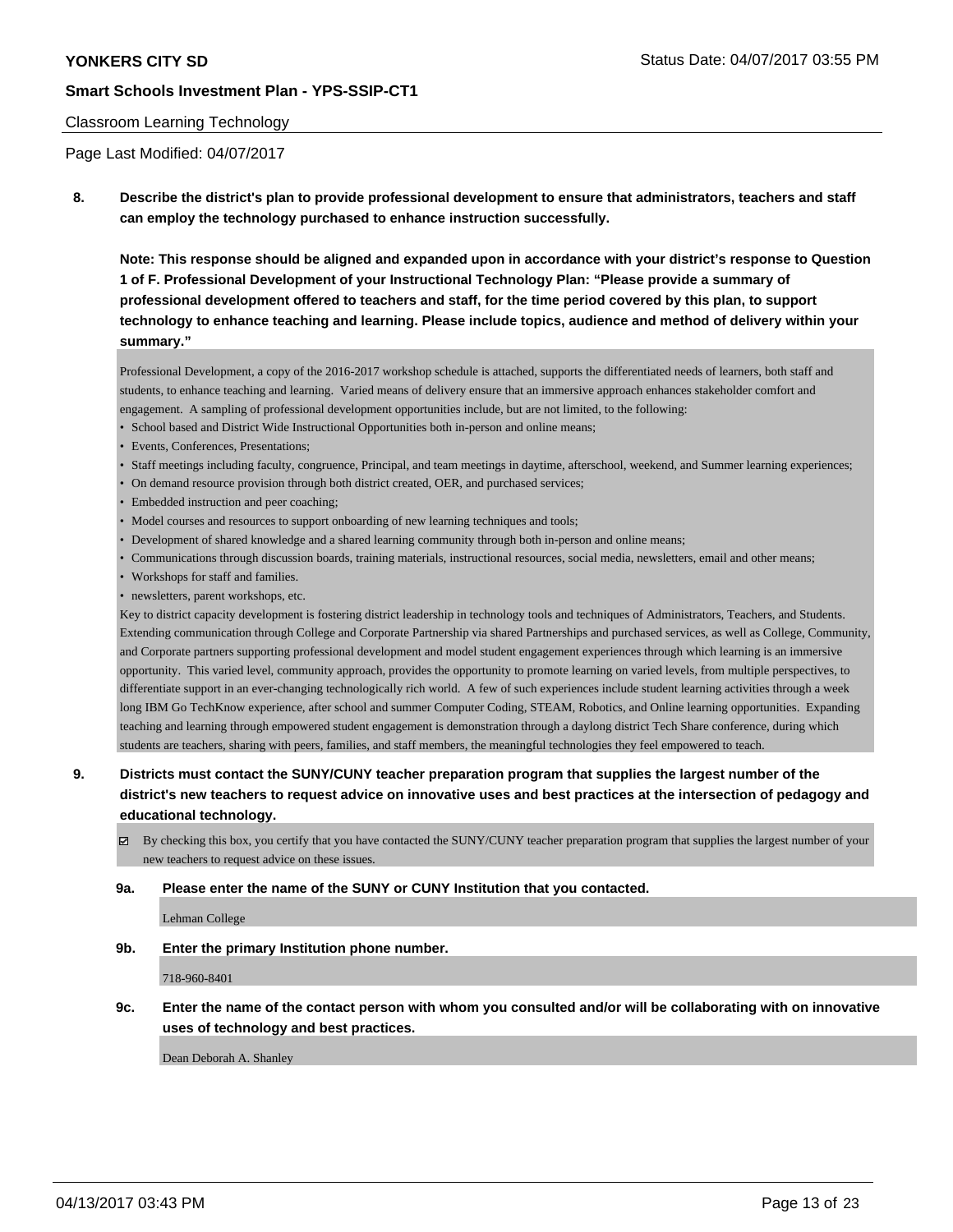#### Classroom Learning Technology

Page Last Modified: 04/07/2017

**10. A district whose Smart Schools Investment Plan proposes the purchase of technology devices and other hardware must account for nonpublic schools in the district.**

**Are there nonpublic schools within your school district?**

Yes

 $\hfill \square$  No

**10a. Describe your plan to loan purchased hardware to nonpublic schools within your district. The plan should use your district's nonpublic per-student loan amount calculated below, within the framework of the guidance. Please enter the date by which nonpublic schools must request classroom technology items. Also, specify in your response the devices that the nonpublic schools have requested, as well as in the in the Budget and the Expenditure Table at the end of the page.**

The Yonkers Public Schools shall make available, in accordance with the regulations set forth by the Smart Schools Bond Act of 2014 (SSBA), computer equipment for students attending non-public schools within the City of Yonkers.

The statute declares that the District's responsibility in this endeavor is to provide an allocation up to \$250.00 per student based on the District's budget for the Classroom Learning Technology category of the SSBA.

All requests for computer hardware to be loaned to an individual institution *must* be communicated to the Yonkers Public Schools in writing *via email* to both:

Christopher Carvalho

#### **ccarvalho@yonkerspublicschools.org**

and

#### Lisa Perry

#### **lperry@yonkerspublicschools.org**

#### *ALL REQUESTS MUST BE RECEIVED, IN WRITING, by June 30, 2017*

Included in the request, in addition to the requested hardware (*see below for eligible hardware*), should be:

- A single point of contact identified by the requesting school for all requests made on behalf of the receiving school, including phone number, fax number and email address of contact person
- Storage capabilities of the requesting school for the equipment on loan while school is not in session. Schools able to facilitate the storage of the equipment on loan shall make the Yonkers Public Schools aware of that ability
- Those unable to house the equipment will be notified as to when the equipment is to be returned to the District

All equipment will be asset tagged by Yonkers Public Schools personnel and added to the District's inventory. The inventory information for the equipment on loan to each school will be provided upon fulfillment of the request. The non-public schools must request use of the devices annually by June 1st. The equipment eligible for this loan program under the Smart Schools Bond Act Guidance document includes the following:

- Interactive whiteboards (installation not included)
- Computer Servers
- Desktop, laptop and tablet computers
- Other technology items that enhance teaching and learning
- **10b. A final Smart Schools Investment Plan cannot be approved until school authorities have adopted regulations specifying the date by which requests from nonpublic schools for the purchase and loan of Smart Schools Bond Act classroom technology must be received by the district.**

 $\boxtimes$  By checking this box, you certify that you have such a plan and associated regulations in place that have been made public.

### **11. Nonpublic Classroom Technology Loan Calculator**

**The Smart Schools Bond Act provides that any Classroom Learning Technology purchases made using Smart Schools funds shall be lent, upon request, to nonpublic schools in the district. However, no school district shall be required to loan technology in amounts greater than the total obtained and spent on technology pursuant to the Smart Schools Bond Act and the value of such loan may not exceed the total of \$250 multiplied by the nonpublic school enrollment in the base year at the time of enactment.**

**See:**

**http://www.p12.nysed.gov/mgtserv/smart\_schools/docs/Smart\_Schools\_Bond\_Act\_Guidance\_04.27.15\_Final.pdf.**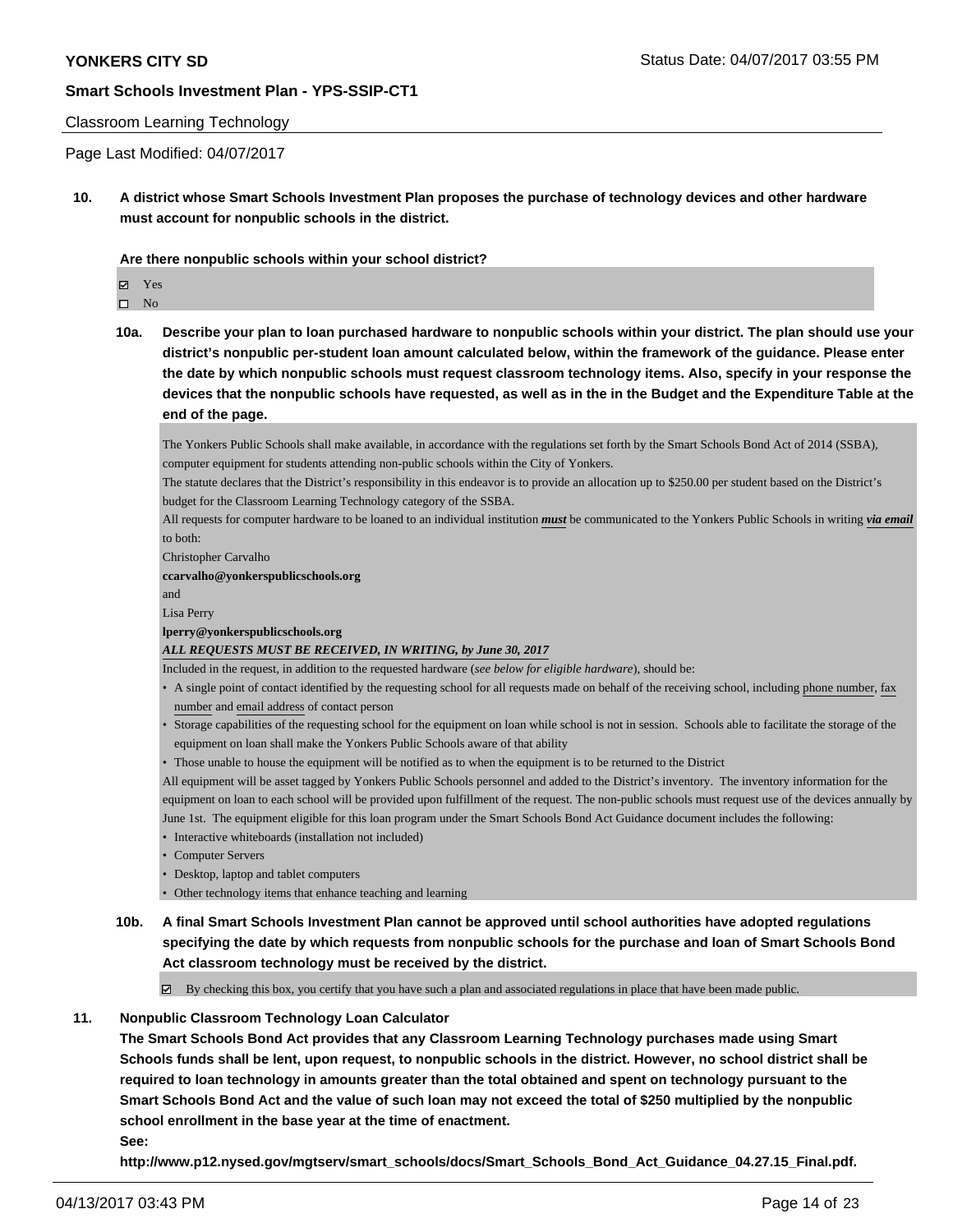## Classroom Learning Technology

Page Last Modified: 04/07/2017

|                                       | 1. Classroom<br>Technology<br>Sub-allocation | 12. Public<br>Enrollment<br>$(2014-15)$ | l 3. Nonpublic<br>Enrollment<br>(2014-15) | l 4. Sum of<br>Public and<br>Nonpublic<br>Enrollment | 15. Total Per<br>Pupil Sub-<br>I allocation | 6. Total<br>  Nonpublic Loan  <br>Amount |
|---------------------------------------|----------------------------------------------|-----------------------------------------|-------------------------------------------|------------------------------------------------------|---------------------------------------------|------------------------------------------|
| Calculated Nonpublic Loan<br>  Amount | 3,838,075                                    | 25.210                                  | 3.007                                     | 28.217                                               | 136                                         | 408.952                                  |

**12. To ensure the sustainability of technology purchases made with Smart Schools funds, districts must demonstrate a long-term plan to maintain and replace technology purchases supported by Smart Schools Bond Act funds. This sustainability plan shall demonstrate a district's capacity to support recurring costs of use that are ineligible for Smart Schools Bond Act funding such as device maintenance, technical support, Internet and wireless fees, maintenance of hotspots, staff professional development, building maintenance and the replacement of incidental items. Further, such a sustainability plan shall include a long-term plan for the replacement of purchased devices and equipment at the end of their useful life with other funding sources.**

By checking this box, you certify that the district has a sustainability plan as described above.

**13. Districts must ensure that devices purchased with Smart Schools Bond funds will be distributed, prepared for use, maintained and supported appropriately. Districts must maintain detailed device inventories in accordance with generally accepted accounting principles.**

 $\boxtimes$  By checking this box, you certify that the district has a distribution and inventory management plan and system in place.

**14. If you are submitting an allocation for Classroom Learning Technology complete this table. Note that the calculated Total at the bottom of the table must equal the Total allocation for this category that you entered in the SSIP Overview overall budget.**

|                         | Sub-Allocation |
|-------------------------|----------------|
| Interactive Whiteboards | l 0            |
| Computer Servers        | l 0            |
| Desktop Computers       | $\overline{0}$ |
| Laptop Computers        | 2,833,380      |
| <b>Tablet Computers</b> | l O            |
| <b>Other Costs</b>      | 1,004,695      |
| Totals:                 | 3,838,075      |

**15. Please detail the type, quantity, per unit cost and total cost of the eligible items under each sub-category. This is especially important for any expenditures listed under the "Other" category. All expenditures must be capital-bond eligible to be reimbursed through the SSBA. If you have any questions, please contact us directly through smartschools@nysed.gov.**

**Please specify in the "Item to be Purchased" field which specific expenditures and items are planned to meet the district's nonpublic loan requirement, if applicable.**

**NOTE: Wireless Access Points that will be loaned/purchased for nonpublic schools should ONLY be included in this category, not under School Connectivity, where public school districts would list them.**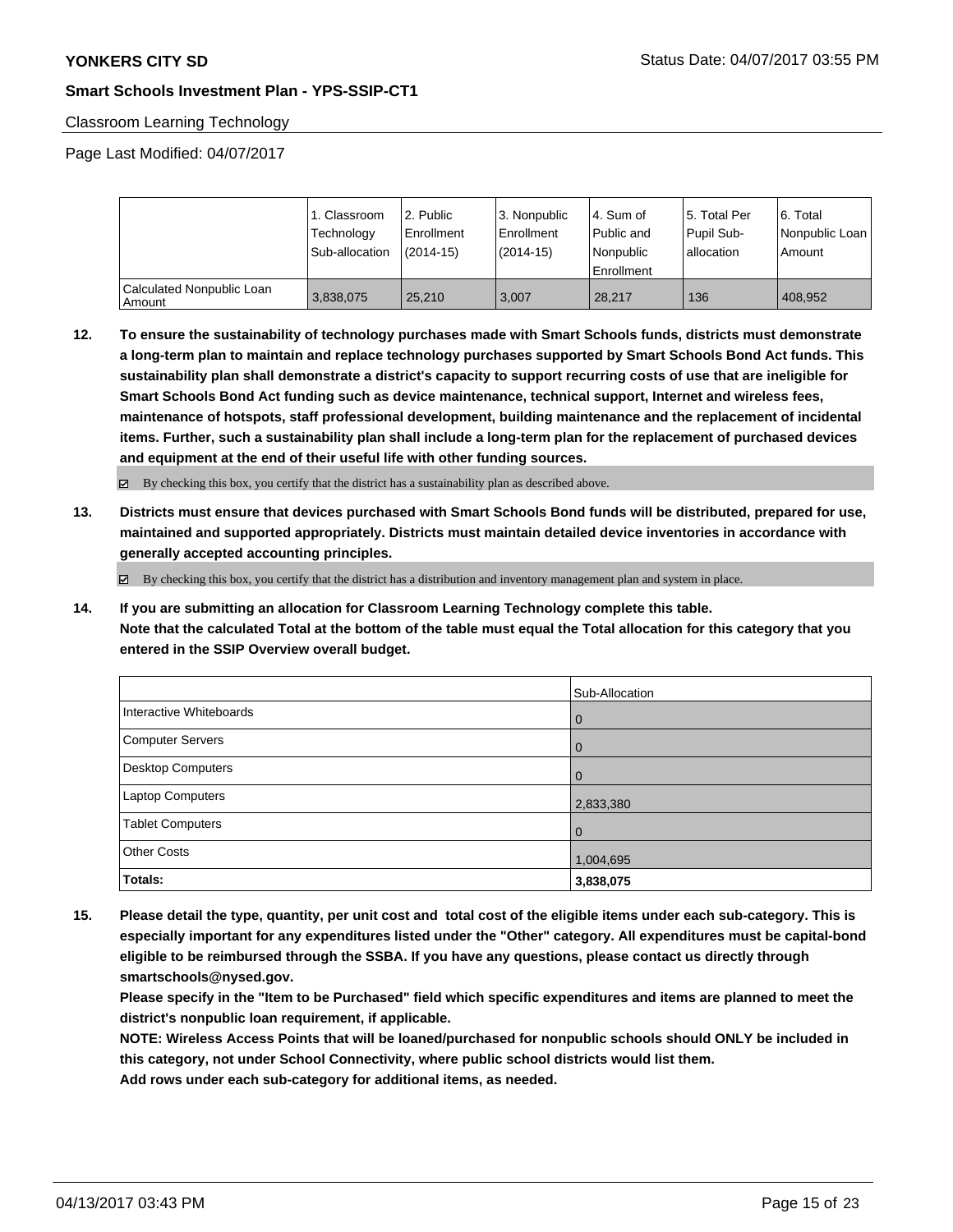# Classroom Learning Technology

Page Last Modified: 04/07/2017

| Select the allowable expenditure | Item to be Purchased                   | Quantity | Cost per Item | <b>Total Cost</b> |
|----------------------------------|----------------------------------------|----------|---------------|-------------------|
| type.                            |                                        |          |               |                   |
| Repeat to add another item under |                                        |          |               |                   |
| each type.                       |                                        |          |               |                   |
| <b>Other Costs</b>               | Epson BrightLink Interactive Projector | 121      | 1,628         | 196,988           |
| <b>Laptop Computers</b>          | HP ProBook 640 G2                      | 4950     | 572           | 2,833,380         |
| <b>Other Costs</b>               | <b>Laptop Computer Charging Carts</b>  | 151      | 1,943         | 293.393           |
| <b>Other Costs</b>               | Non-Interactive Projectors             | 128      | 555           | 71,040            |
| <b>Other Costs</b>               | <b>Document Cameras</b>                | 271      | 127           | 34,322            |
| <b>Other Costs</b>               | Non-Public Schools - UNDECIDED         |          | 408.952       | 408.952           |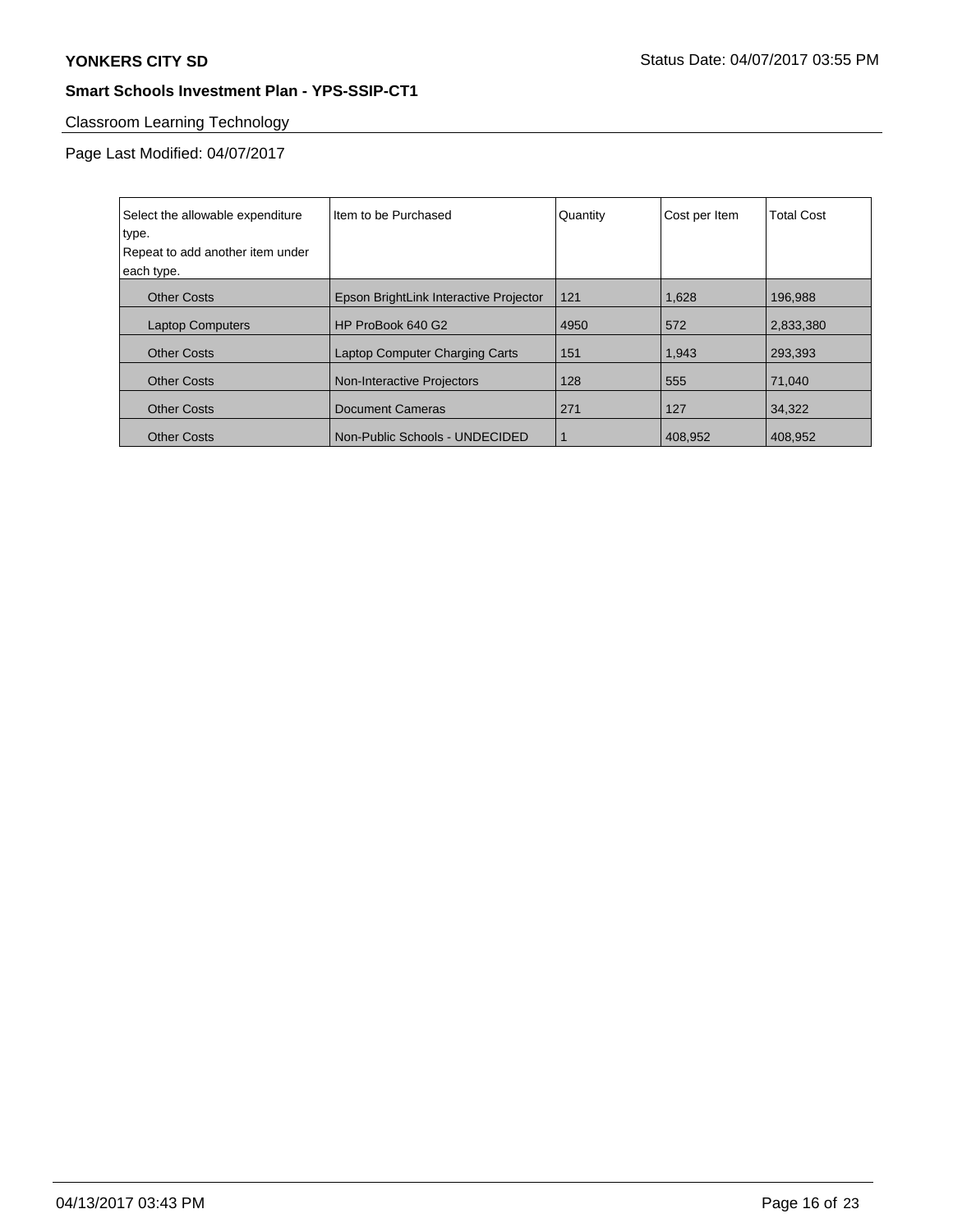### Pre-Kindergarten Classrooms

Page Last Modified: 03/07/2017

## **Group 1**

**1. Provide information regarding how and where the district is currently serving pre-kindergarten students and justify the need for additional space with enrollment projections over 3 years.**

(No Response)

- **2. Describe the district's plan to construct, enhance or modernize education facilities to accommodate prekindergarten programs. Such plans must include:**
	- **Specific descriptions of what the district intends to do to each space;**
	- **An affirmation that pre-kindergarten classrooms will contain a minimum of 900 square feet per classroom;**
	- **The number of classrooms involved;**
	- **The approximate construction costs per classroom; and**
	- **Confirmation that the space is district-owned or has a long-term lease that exceeds the probable useful life of the improvements.**

(No Response)

**3. Smart Schools Bond Act funds may only be used for capital construction costs. Describe the type and amount of additional funds that will be required to support ineligible ongoing costs (e.g. instruction, supplies) associated with any additional pre-kindergarten classrooms that the district plans to add.**

(No Response)

**4. All plans and specifications for the erection, repair, enlargement or remodeling of school buildings in any public school district in the State must be reviewed and approved by the Commissioner. Districts that plan capital projects using their Smart Schools Bond Act funds will undergo a Preliminary Review Process by the Office of Facilities Planning.**

**Please indicate on a separate row each project number given to you by the Office of Facilities Planning.**

| Project Number |  |
|----------------|--|
| (No Response)  |  |

**5. If you have made an allocation for Pre-Kindergarten Classrooms, complete this table. Note that the calculated Total at the bottom of the table must equal the Total allocation for this category that you entered in the SSIP Overview overall budget.**

| Totals:                                  | 0              |
|------------------------------------------|----------------|
| Other Costs                              | (No Response)  |
| Enhance/Modernize Educational Facilities | (No Response)  |
| Construct Pre-K Classrooms               | (No Response)  |
|                                          | Sub-Allocation |

**6. Please detail the type, quantity, per unit cost and total cost of the eligible items under each sub-category. This is especially important for any expenditures listed under the "Other" category. All expenditures must be capital-bond eligible to be reimbursed through the SSBA. If you have any questions, please contact us directly through smartschools@nysed.gov.**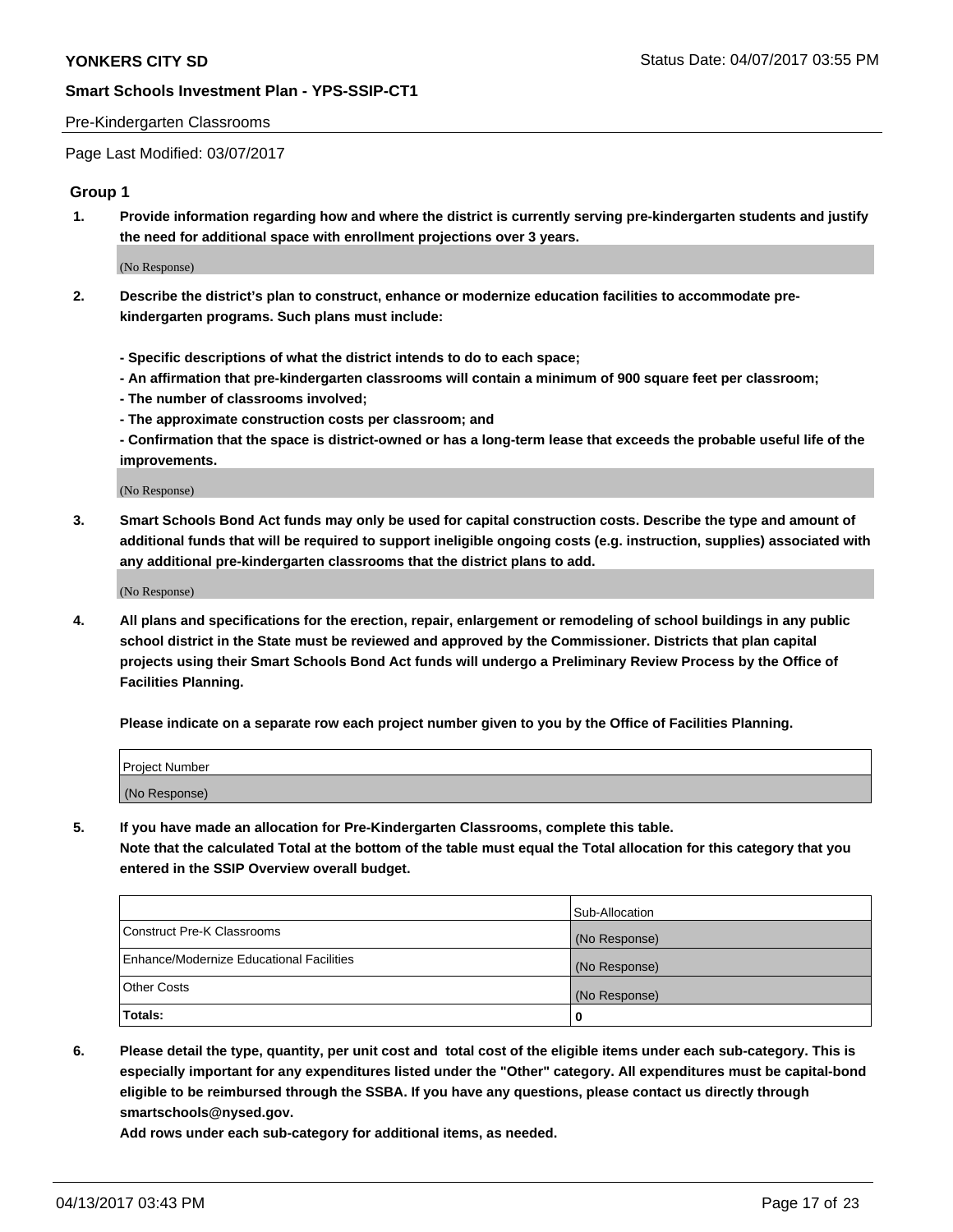## Pre-Kindergarten Classrooms

Page Last Modified: 03/07/2017

| Select the allowable expenditure | Item to be purchased | Quantity      | Cost per Item | <b>Total Cost</b> |
|----------------------------------|----------------------|---------------|---------------|-------------------|
| type.                            |                      |               |               |                   |
| Repeat to add another item under |                      |               |               |                   |
| each type.                       |                      |               |               |                   |
| (No Response)                    | (No Response)        | (No Response) | (No Response) | (No Response)     |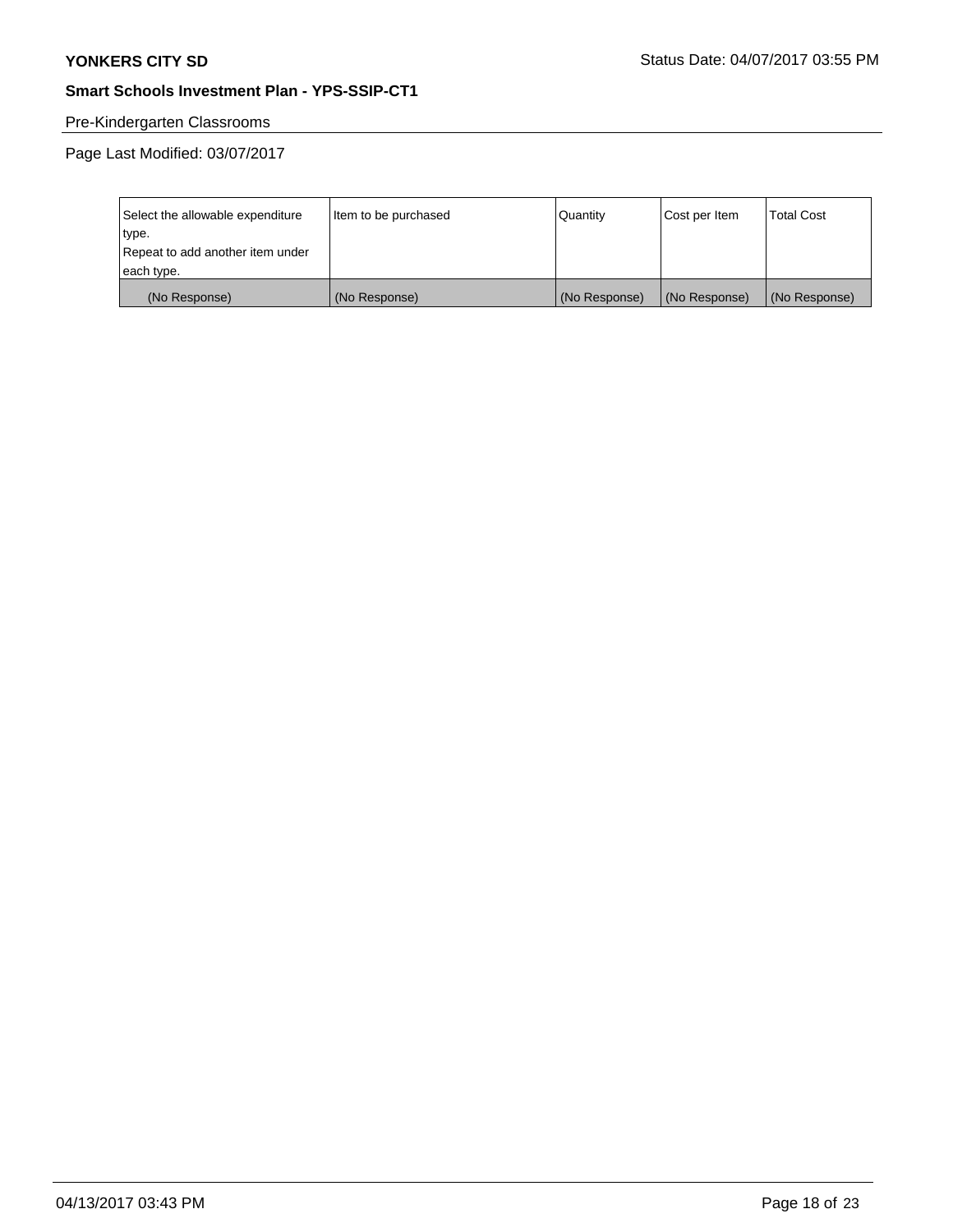#### Replace Transportable Classrooms

Page Last Modified: 03/07/2017

## **Group 1**

**1. Describe the district's plan to construct, enhance or modernize education facilities to provide high-quality instructional space by replacing transportable classrooms.**

(No Response)

**2. All plans and specifications for the erection, repair, enlargement or remodeling of school buildings in any public school district in the State must be reviewed and approved by the Commissioner. Districts that plan capital projects using their Smart Schools Bond Act funds will undergo a Preliminary Review Process by the Office of Facilities Planning.**

**Please indicate on a separate row each project number given to you by the Office of Facilities Planning.**

| Project Number |  |
|----------------|--|
| (No Response)  |  |

**3. For large projects that seek to blend Smart Schools Bond Act dollars with other funds, please note that Smart Schools Bond Act funds can be allocated on a pro rata basis depending on the number of new classrooms built that directly replace transportable classroom units.**

**If a district seeks to blend Smart Schools Bond Act dollars with other funds describe below what other funds are being used and what portion of the money will be Smart Schools Bond Act funds.**

(No Response)

**4. If you have made an allocation for Replace Transportable Classrooms, complete this table. Note that the calculated Total at the bottom of the table must equal the Total allocation for this category that you entered in the SSIP Overview overall budget.**

|                                                | Sub-Allocation |
|------------------------------------------------|----------------|
| Construct New Instructional Space              | (No Response)  |
| Enhance/Modernize Existing Instructional Space | (No Response)  |
| Other Costs                                    | (No Response)  |
| Totals:                                        | $\Omega$       |

**5. Please detail the type, quantity, per unit cost and total cost of the eligible items under each sub-category. This is especially important for any expenditures listed under the "Other" category. All expenditures must be capital-bond eligible to be reimbursed through the SSBA. If you have any questions, please contact us directly through smartschools@nysed.gov.**

| Select the allowable expenditure | Item to be purchased | Quantity      | Cost per Item | <b>Total Cost</b> |
|----------------------------------|----------------------|---------------|---------------|-------------------|
| type.                            |                      |               |               |                   |
| Repeat to add another item under |                      |               |               |                   |
| each type.                       |                      |               |               |                   |
| (No Response)                    | (No Response)        | (No Response) | (No Response) | (No Response)     |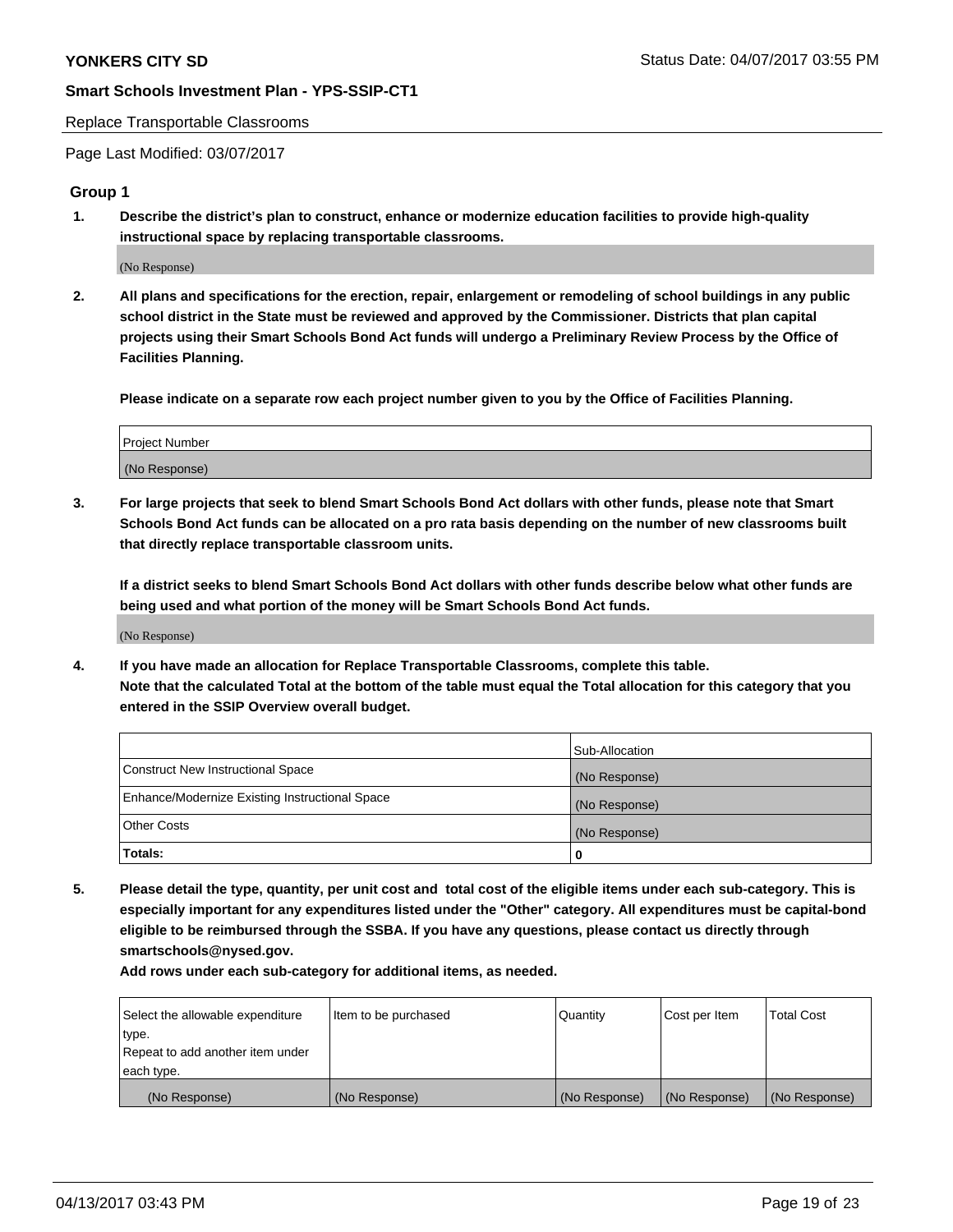### High-Tech Security Features

Page Last Modified: 03/07/2017

## **Group 1**

**1. Describe how you intend to use Smart Schools Bond Act funds to install high-tech security features in school buildings and on school campuses.**

(No Response)

**2. All plans and specifications for the erection, repair, enlargement or remodeling of school buildings in any public school district in the State must be reviewed and approved by the Commissioner. Districts that plan capital projects using their Smart Schools Bond Act funds will undergo a Preliminary Review Process by the Office of Facilities Planning.** 

**Please indicate on a separate row each project number given to you by the Office of Facilities Planning.**

| Project Number |  |
|----------------|--|
|                |  |
| (No Response)  |  |

- **3. Was your project deemed eligible for streamlined Review?**
	- Yes  $\hfill \square$  No
- **4. Include the name and license number of the architect or engineer of record.**

| <b>Name</b>   | License Number |
|---------------|----------------|
| (No Response) | (No Response)  |

**5. If you have made an allocation for High-Tech Security Features, complete this table. Note that the calculated Total at the bottom of the table must equal the Total allocation for this category that you entered in the SSIP Overview overall budget.**

|                                                      | Sub-Allocation |
|------------------------------------------------------|----------------|
| Capital-Intensive Security Project (Standard Review) | (No Response)  |
| Electronic Security System                           | (No Response)  |
| <b>Entry Control System</b>                          | (No Response)  |
| Approved Door Hardening Project                      | (No Response)  |
| <b>Other Costs</b>                                   | (No Response)  |
| Totals:                                              | 0              |

**6. Please detail the type, quantity, per unit cost and total cost of the eligible items under each sub-category. This is especially important for any expenditures listed under the "Other" category. All expenditures must be capital-bond eligible to be reimbursed through the SSBA. If you have any questions, please contact us directly through smartschools@nysed.gov.**

| (No Response)                    | (No Response)        | (No Response) | (No Response) | (No Response)     |
|----------------------------------|----------------------|---------------|---------------|-------------------|
| each type.                       |                      |               |               |                   |
| Repeat to add another item under |                      |               |               |                   |
| type.                            |                      |               |               |                   |
| Select the allowable expenditure | Item to be purchased | Quantity      | Cost per Item | <b>Total Cost</b> |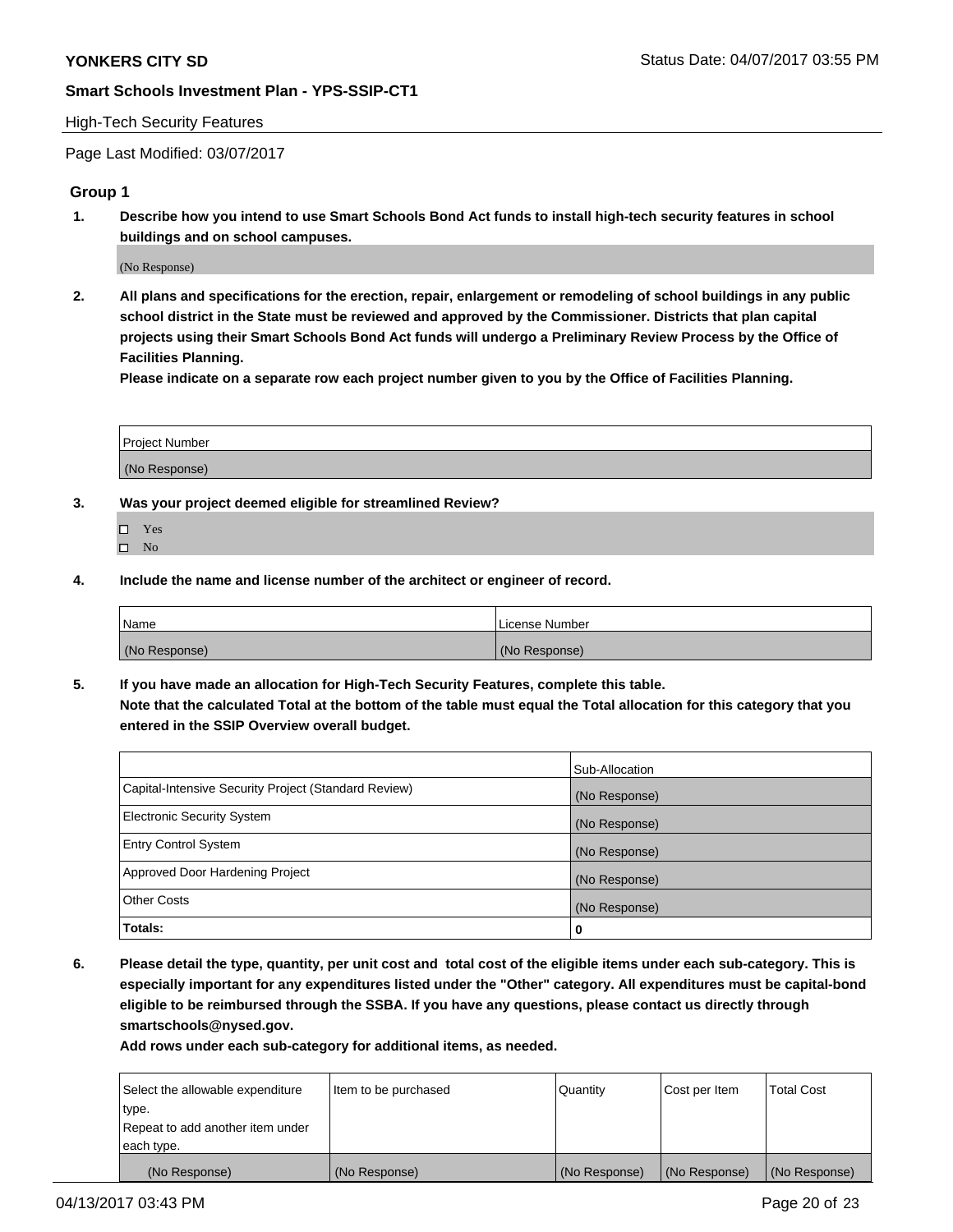# High-Tech Security Features

Page Last Modified: 03/07/2017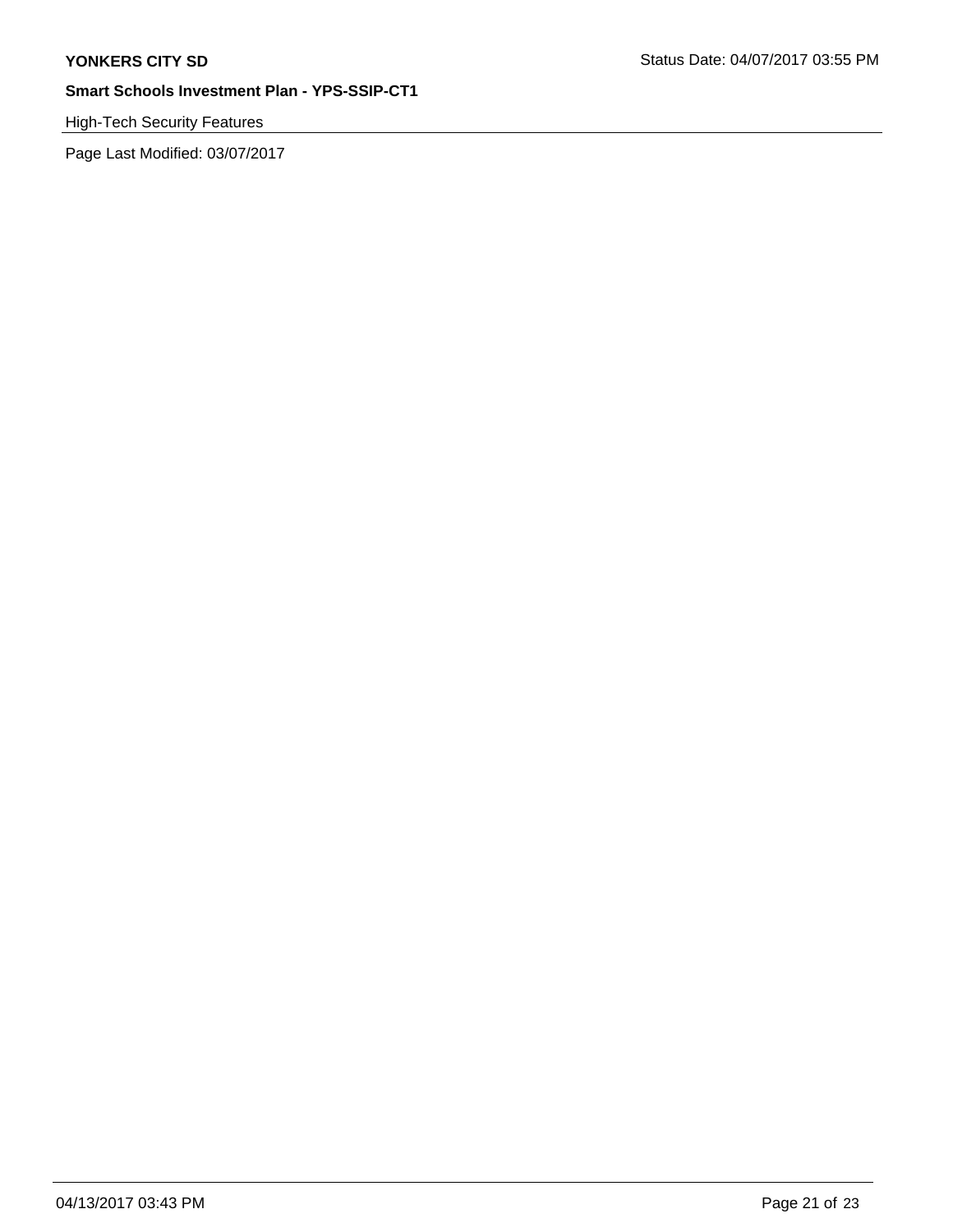Report

Page Last Modified: 03/07/2017